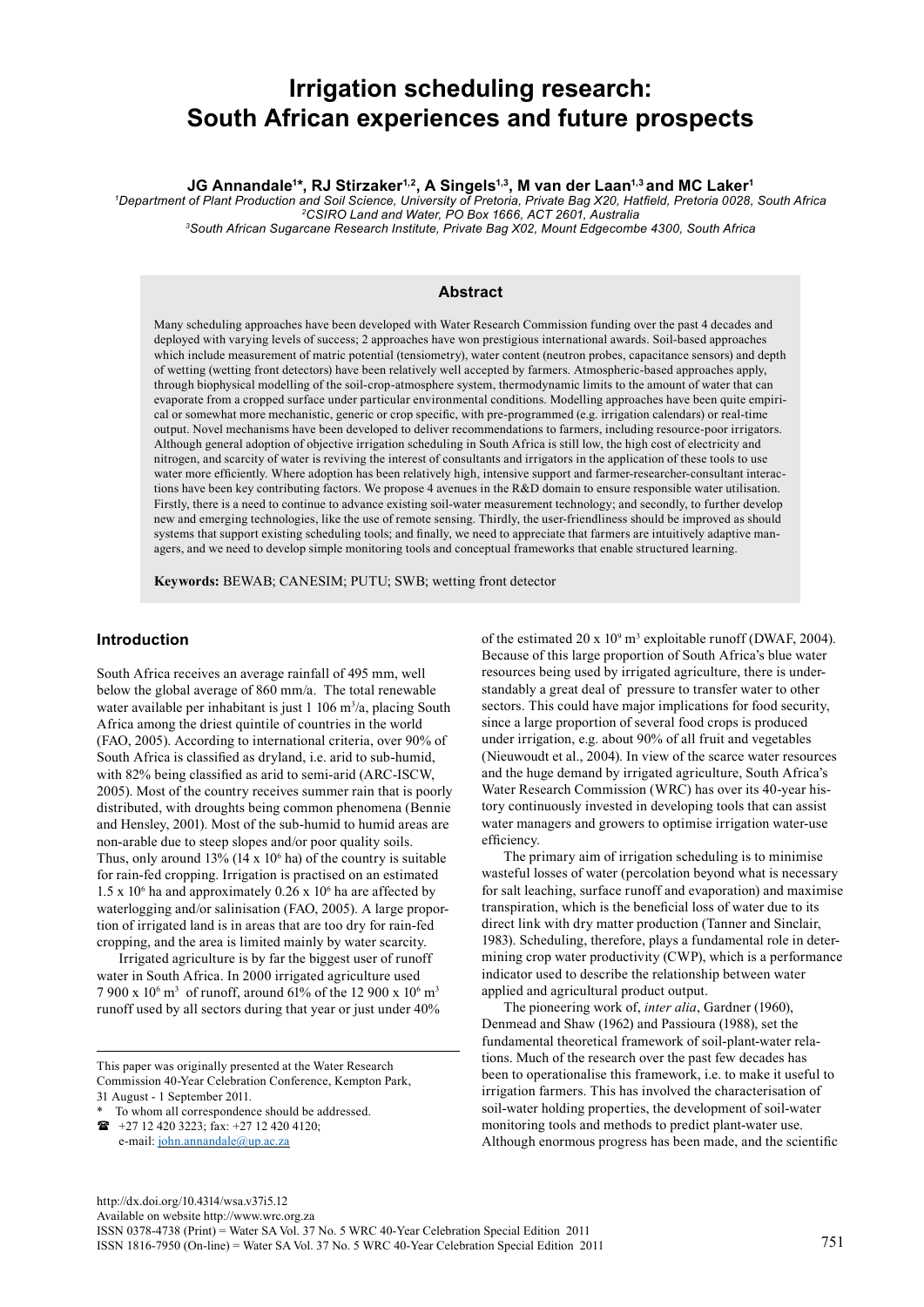elements of the irrigation scheduling package appear to be in place, adoption by irrigators remains limited in South Africa and internationally (Leib et al., 2002; Stevens et al., 2005; Stirzaker, 2006). A survey of 332 irrigation schemes in South Africa by Stevens et al. (2005) indicated that objective scheduling was being applied by 18% of farmers only, with the rest relying on approaches based on 'instinct, knowledge, experience and confidence gained over many years of farming'. In practice, irrigators often irrigated with fixed amounts or at a constant interval with little regard to variability in weather conditions and actual crop-water requirements.

The objective of this review is to document irrigation scheduling-related research over the past 4 decades in South Africa, with the main emphasis on the advances made through WRC-funded irrigation scheduling research and technologytransfer projects. The aim is to highlight technical achievements of soil- and atmospheric-based scheduling approaches, to reflect on why adoption of new technology has been much lower than expected, and to consider possible approaches needed to take irrigation scheduling forward in the future.

## **An overview of WRC-funded irrigation scheduling and related research in South Africa**

During the late 1970s and early 80s, WRC-funded research focused on allowable depletion, or the so-called 'profile available water capacity' (PAWC) concept, and models to derive PAWC values for different crop-soil combinations. There was also research during this early period on irrigation scheduling of agronomic, vegetable and pasture crops. By the late 1980s, the focus had shifted to atmospheric-based soil-water balance modelling, with much of the results of this work put into practice by the late 1990s, with the development of a variety of computer-based scheduling approaches. The turn of the

millennium saw the first of the social science research looking at technology adoption issues. Thereafter there was continued development of existing methods and their deployment in a variety of specific applications with greater focus on technology transfer. Lastly there was an attempt to develop irrigationscheduling tools for the small-scale irrigation sector.

Table 1 shows a list of final reports emanating from WRCsponsored research projects on irrigation scheduling published since the early 1980s, chronologically representing efforts and focus areas over the years. Most of these reports can be accessed and downloaded free of charge from the WRC's website ([www.wrc.org.za\)](http://www.wrc.org.za). While a comprehensive review of this vast body of research is beyond the scope of this article, selected research that has enhanced our knowledge and the approach of researchers to assist irrigators in devising more effective scheduling programmes is discussed below.

# **The concept of plant-available water**

Knowing when to irrigate, i.e. the optimum stage in the drying cycle at which to apply water, and how much plant-available water the soil profile can hold, can assist an irrigator in improving irrigation water-use efficiency. For the determination of allowable depletion or 'PAWC', as it was defined by South African researchers, the correct determination of both the upper and lower limits is required (Bennie, 1995; Hensley and De Jager, 1982.)

Since the soil-water potential at 'field capacity' differs widely between soils, a single soil-water potential value cannot be used for all soils (Bennie, 1995; Hensley and De Jager, 1982; Ratliff et al., 1983). For the fine sandy soils at Vaalharts (about 8% to 10% clay and a sand fraction highly dominated by fine sand), 'field capacity' is, for example, at a soil-water potential of about -5 kPa and much of the plant-available water is held

| Table 1<br>Details of final reports of irrigation scheduling related research projects sponsored by the Water Research Commission |                                                                                                                                                                                             |                           |                                |  |
|-----------------------------------------------------------------------------------------------------------------------------------|---------------------------------------------------------------------------------------------------------------------------------------------------------------------------------------------|---------------------------|--------------------------------|--|
| Year                                                                                                                              | <b>Report Title</b>                                                                                                                                                                         | Report No.                | Reference                      |  |
| 1982                                                                                                                              | The Determination of the Profile Available Water Capacities of Soils                                                                                                                        | Univ. Fort<br>Hare Report | Hensley and De Jager<br>(1982) |  |
| 1983                                                                                                                              | Water Use Efficiency of Irrigated Crops as Influenced by Varying<br><b>Cultivation Practices and Root Configurations</b>                                                                    | <b>UOFS</b> Report        | Botha et al. (1983)            |  |
| 1985                                                                                                                              | The Development of Profile Available Water Capacity Models                                                                                                                                  | 98/1/85                   | Boedt and Laker (1985)         |  |
| 1987                                                                                                                              | Research on a Weather Service for Scheduling the Irrigation of Winter<br>Wheat in the OFS                                                                                                   | 117/1/87                  | De Jager et al. (1987)         |  |
| 1987                                                                                                                              | Evapotranspiration and Water Use Studies in Wheat and Soybeans with<br>the Help of the Weighing Lysimeter Technique                                                                         | H2/1/87                   | Meyer et al. (1987)            |  |
| 1988                                                                                                                              | Water Balance Model for Irrigation Based on Soil Profile Water Supply<br>Rate                                                                                                               | 144/1/88                  | Bennie et al. (1988)           |  |
| 1989                                                                                                                              | Research on Improving Irrigation Management based on Soil Water<br>Monitoring and Detailed Knowledge of Profile Available Water Capacities                                                  | 166/1/89                  | Vanassche and Laker<br>(1989)  |  |
| 1989                                                                                                                              | Correction factors for evaporimeter coefficients used for scheduling irriga-<br>tion of wheat                                                                                               | 151/1/89                  | Van Zyl et al. (1989)          |  |
| 1990                                                                                                                              | Drupbesproeiing by Tamaties (Drip Irrigation of Tomatoes)                                                                                                                                   | 185/1/90                  | Fischer and Nel (1993)         |  |
| 1993                                                                                                                              | Practical Scheduling of Irrigation in the Northern Transvaal                                                                                                                                | 152/1/93                  | Burgers and Kirk (1993)        |  |
| 1994                                                                                                                              | Research on the Climatic Dependence of Evaporation Coefficients                                                                                                                             | 260/1/94                  | Van Zyl and De Jager (1994)    |  |
| 1994                                                                                                                              | Research on Maximising Irrigation Project Efficiency in Different Soil-<br>Climate-Irrigation Situations                                                                                    | 226/1/94                  | Mottram and De Jager<br>(1994) |  |
| 1994                                                                                                                              | Waterverbruik en Waterverbruiksdoeltreffendheid van Gematigde<br>Aanplante Weidings onder Bespoeiing (Water Use and Water Use<br>Efficiency of Temperate Planted Pastures under Irrigation) | 257/1/94                  | Steynberg et al. (1994)        |  |

Available on website http://www.wrc.org.za<br>ISSN 0378-4738 (Print) = Water SA Vol. 37 No. 5 WRC 40-Year Celebration Special Edition 2011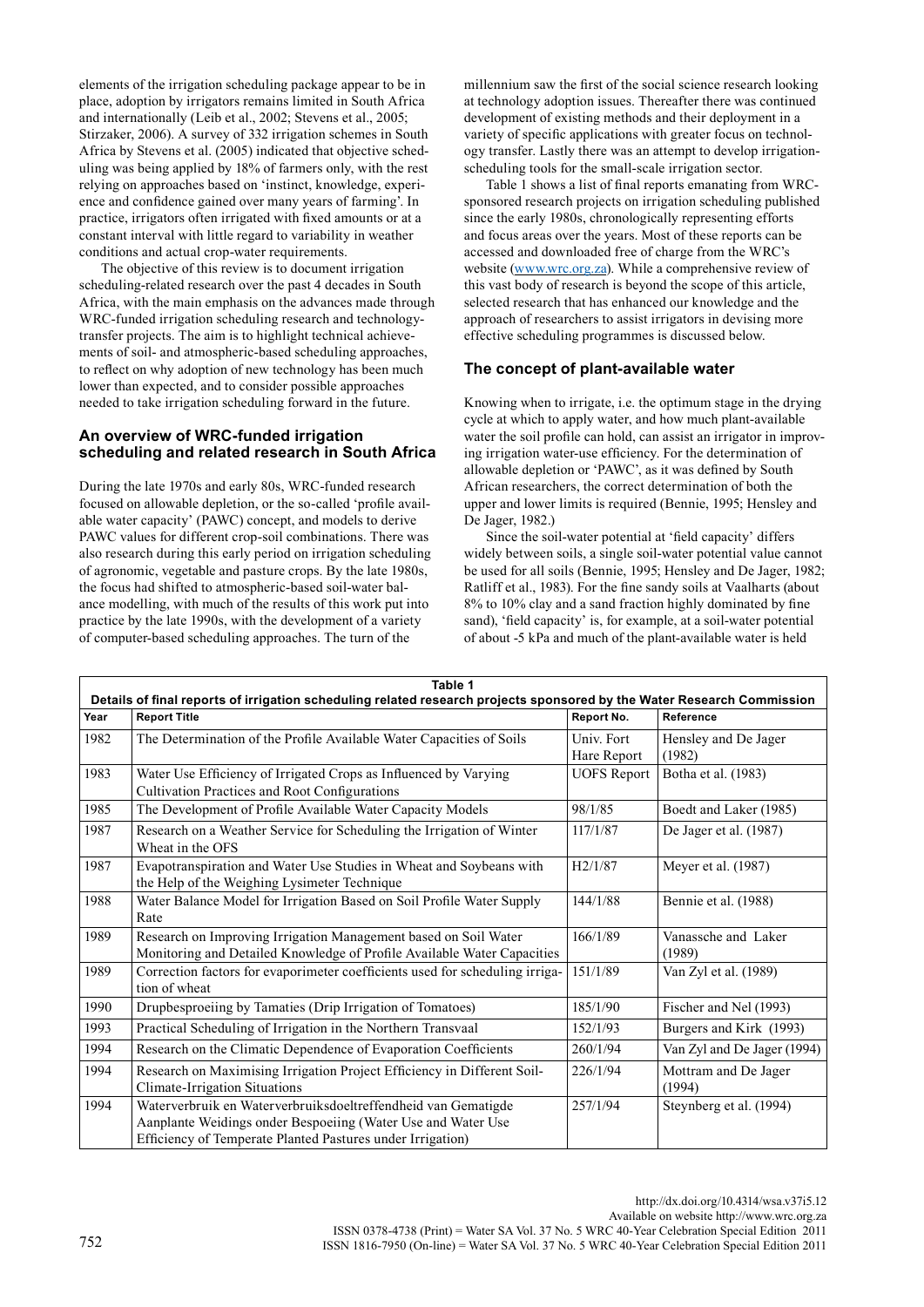| Table 1 (continued) |                                                                                                                                                                                                                                                                                    |            |                                     |  |  |
|---------------------|------------------------------------------------------------------------------------------------------------------------------------------------------------------------------------------------------------------------------------------------------------------------------------|------------|-------------------------------------|--|--|
| Year                | <b>Report Title</b>                                                                                                                                                                                                                                                                | Report No. | Reference                           |  |  |
| 1995                | Proceedings of the Southern African Irrigation Symposium, Durban, 1991                                                                                                                                                                                                             | TT 71/95   | Water Research<br>Commission (1995) |  |  |
| 1996                | The Response of Citrus Seedlings to Soil Compaction And Variations In<br>Soil Water Potential In the Upper Range of Plant-Available-Water                                                                                                                                          | 261/1/96   | Mkhize et al. (1996)                |  |  |
| 1996                | Die Fasilitering van Tegnologie Oordrag deur Verbeterde Besproeiings-<br>riglyne vir Groente en 'n Meganistiese Gewasmodelleringbenadering<br>(Facilitating Technology Transfer through Improved Irrigation Guidelines<br>of Vegetables and a Mechanistic Crop Modelling Approach) | 476/1/96   | Annandale et al. (1996)             |  |  |
| 1997                | Reaksie van Gewasse op Voorafgeprogrammeerde Tekortbesproeiing<br>(Reaction of Crops to Pre-Programmed Deficit Irrigation)                                                                                                                                                         | 423/1/97   | Bennie et al. (1997)                |  |  |
| 1998                | Use of Computer Models for Agricultural Water Management on Ecotope<br>Level                                                                                                                                                                                                       | 102/98     | Bennie et al. (1998)                |  |  |
| 1999                | SAPWAT: A Computer Program for Establishing Irrigation Requirements<br>and Scheduling Strategies in South Africa                                                                                                                                                                   | 624/1/99   | Crosby and Crosby (1999)            |  |  |
| 1999                | Facilitating Irrigation Scheduling by Means of the Soil Water Balance<br>model                                                                                                                                                                                                     | 753/1/99   | Annandale et al. (1999a)            |  |  |
| 2000                | Factors Which Influence the Acceptability of Irrigation Scheduling with<br>Specific Reference to Scheduling Models                                                                                                                                                                 | 893/1/00   | Botha et al. (2000)                 |  |  |
| 2000                | An investigation of the Stem Steady State Heat Energy Balance Technique<br>in Determining Water Use by Trees                                                                                                                                                                       | 348/1/00   | Savage et al. (2000)                |  |  |
| 2000                | Irrigation Requirements of Selected Crops under Small-Scale Production:<br>Linking On-Farm and On-Station Research                                                                                                                                                                 | 689/1/00   | <b>Walker</b> (2000)                |  |  |
| 2001                | Research on a Computerised Weather Based Irrigation Water Management<br>System                                                                                                                                                                                                     | 581/1/01   | De Jager et al. (2001)              |  |  |
| 2002                | The Development of an Integrated Information System for Irrigation Water<br>Management Using the WAS, SWB and RISKMAN Computer Models                                                                                                                                              | 946/4/02   | Benadé et al. (2002)                |  |  |
| 2002                | Water Use and Water Use Efficiency of Fodder Crops under Irrigation:<br>Part 1 - Annual Subtropical Crops                                                                                                                                                                          | 573/1/02   | Marais et al. (2002)                |  |  |
| 2002                | Two Dimensional Energy Interception and Water Balance Model for<br><b>Hedgerow Tree Crops</b>                                                                                                                                                                                      | 945/1/02   | Annandale et al. (2002a)            |  |  |
| 2003                | Optimization of Irrigation Management in Mango Trees by Determination<br>of Water and Carbon Demands to Improve Water Use Efficiency and Fruit<br>Quality                                                                                                                          | 1136/1/03  | Pavel et al. (2003)                 |  |  |
| 2003                | The Selection and Calibration of a Model for Irrigation Scheduling of<br>Deciduous Fruit Orchards                                                                                                                                                                                  | 892/1/03   | Volschenk et al. (2003)             |  |  |
| 2003                | Deficit Irrigation Studies to Improve Irrigation Scheduling in Deciduous<br>Fruit Orchards                                                                                                                                                                                         | 892/2/03   | Beukes et al. (2003)                |  |  |
| 2004                | Building Capacity in Irrigation Management with Wetting Front Detectors                                                                                                                                                                                                            | TT 230/04  | Stirzaker et al. (2004)             |  |  |
| 2005                | Technology Transfer of the Soil Water Balance (SWB) Model as a User-<br>Friendly Irrigation Scheduling Tool                                                                                                                                                                        | TT 251/05  | Annandale et al. (2005)             |  |  |
| 2005                | The Range, Distribution and Implementation of Irrigation Scheduling<br>Models and Methods in South Africa                                                                                                                                                                          | 1137/1/05  | Stevens et al. (2005)               |  |  |
| 2007                | Predicting the Environmental Impact and Sustainability of Irrigation with<br>Coal Mine Water                                                                                                                                                                                       | 1149/1/07  | Annandale et al. (2007)             |  |  |
| 2008                | Real Time Irrigation Advice for Small-Scale Sugarcane Production Using<br>a Crop Model                                                                                                                                                                                             | 1576/1/08  | Singels and Smith (2008)            |  |  |
| 2009                | Increasing Water Use Efficiency of Irrigated Sugarcane by Means of<br>Specific Agronomic Practices                                                                                                                                                                                 | 1577/1/09  | Olivier et al. (2009)               |  |  |
| 2010                | Standards and Guidelines for Improved Efficiency of Irrigation Water Use<br>from Dam Wall Release to Root Zone Application: Guidelines                                                                                                                                             | TT 466/10  | Reinders et al. (2010)              |  |  |
| 2010                | Wetting Front Detector Transfer of Technology                                                                                                                                                                                                                                      | K8/599/4   | Stevens and Stirzaker<br>(2010)     |  |  |
| 2010                | Adapting the Wetting Front Detector to Small-Scale Furrow Irrigation and<br>Providing a Basis for the Interpretation of Salt and Nutrient Measurements<br>from the Water Sample                                                                                                    | 1574/1/10  | Stirzaker et al. (2010b)            |  |  |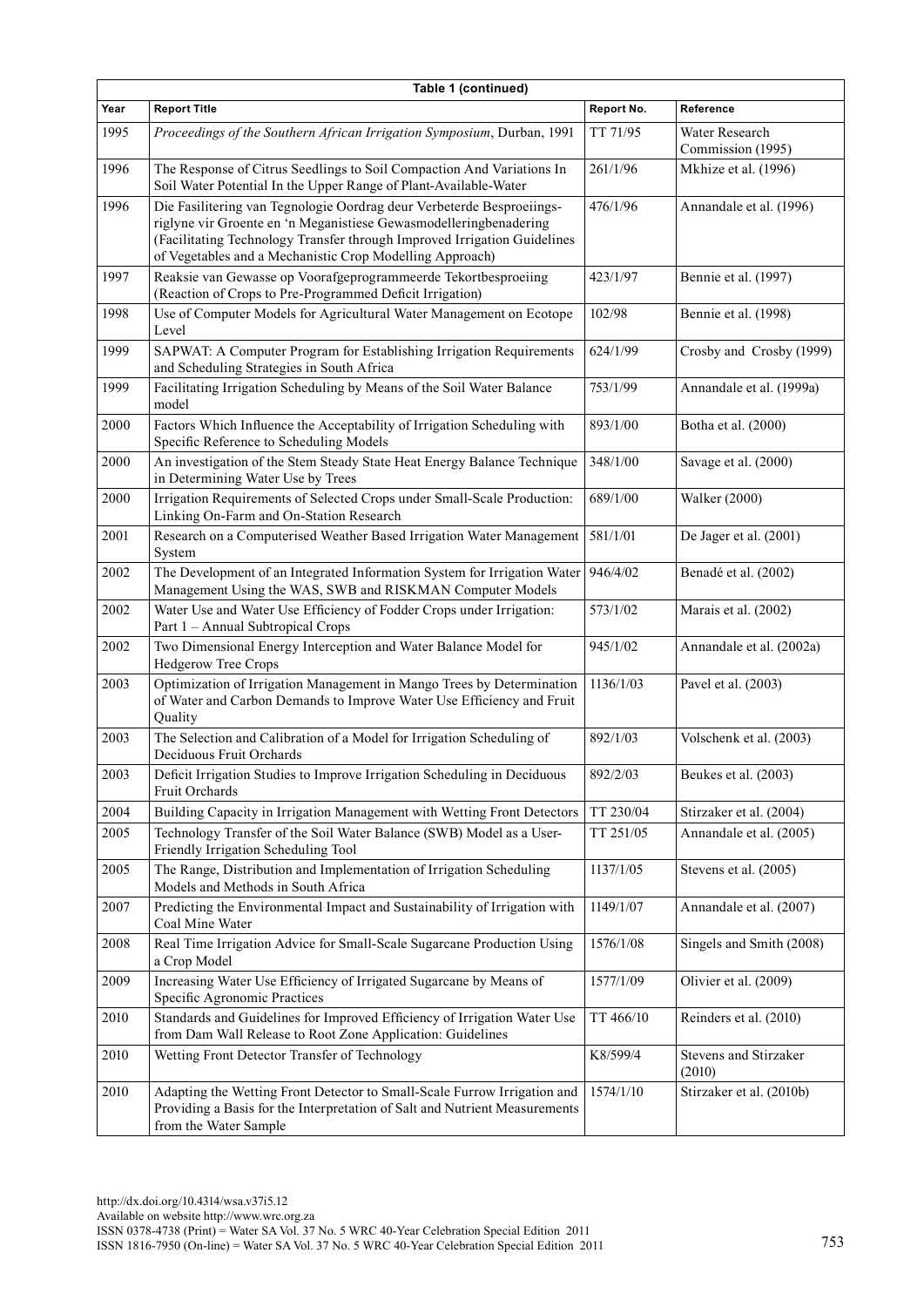at high soil-water potentials, causing these soils to have unexpectedly high PAWC values of more than 100 mm·m-1 for crops like maize and wheat, Thus, as in the USA and elsewhere, it was realised that *in situ* determined 'drained upper limits' (DUL) had to be used. Boedt and Laker (1985) and Bennie et al. (1988) carried out several DUL determinations from which they derived remarkably similar regression equations for estimating DUL from the silt plus clay contents of different depth intervals of a soil profile (Bennie, 1995).

Hensley and De Jager (1982) defined the lower limit of PAWC using plant parameters; a point Hensley termed 'first material stress' (FMS). This is not to be confused with the more commonly used international lower limit for plantavailable water (PAW) of permanent wilting point, a much lower soil-water content, typically at a matric potential of around -1.5 MPa. Based on earlier work in KwaZulu-Natal, Hensley used wilting of maize between 10:00 and 10:30 as a visual indicator of stress (Hensley and De Jager, 1982). This worked well under the climatic conditions prevailing at Fort Hare, but during periods of extreme evaporative demand (Class A pan readings of up to 14 mm·d-1) at Vaalharts, it could not be used. Under such conditions, maize wilted at 10:00 even on soils that were at field capacity (Boedt and Laker, 1985). Pre-dawn leaf-water potential, measured by means of a pressure chamber, was found to be a good indicator of FMS under normal conditions. Under conditions of extreme evaporative demand, however, its results also became very erratic (Boedt and Laker, 1985; Laker et al., 1987).

Using the results of Hensley and De Jager (1982), Laker (1982) developed a model by means of which PAWC could be estimated accurately for different soils, using very simple soil properties. Boedt and Laker (1985) followed this up with PAWC studies with maize, wheat, cotton and peas on an even wider range of soils in 3 different regions, i.e. at Fort Hare (Eastern Cape), Vaalharts (Northern Cape) and Loskop (Mpumalanga). All PAWC estimates were for plants at full canopy and full root-system development. Vanassche and Laker (1989) determined PAWC at various growth stages for wheat, durum wheat and maize. Bennie and his co-workers made use of these concepts in the development of the BEWAB irrigation model (Bennie, 1995; Bennie et al., 1988; Bennie et al., 1997).

A significant finding in the various PAWC studies was that field crops could extract water to great depths and that PAWC was larger than had been assumed previously, especially in the fine sandy soils of Vaalharts (Boedt and Laker, 1985). Consequently intervals between irrigations could be stretched and evaporation losses were less than with more frequent irrigations. Flood irrigation was used in the experiments, but Bennie and his co-workers developed strategies for using it under overhead systems as well (Bennie, 1995). Scheduling irrigation in this way increased irrigation water-use efficiency, without compromising crop yields, compared with controls that were irrigated at shorter intervals, maintaining higher levels of plant-available water in soils (Hensley and De Jager, 1982; Boedt and Laker, 1985; Vanassche and Laker, 1989). This was in line with the findings of similar studies in the USA at the same time (e.g. Buchheim and Ploss, 1977).

An additional innovation studied during the PAWC research by Vanassche and Laker (1989) was 'deficit highfrequency irrigation', an irrigation-scheduling approach that was pioneered in the USA (e.g. Miller, 1977; English and Nakamura, 1982). In this approach the water content of the soil is not allowed to drop below the point of first material stress, i.e. the crop is never stressed. With 'deficit' is meant that the

entire soil profile soil is not filled to DUL during an irrigation event – after initially starting on a full profile. Reasons for improved irrigation water-use efficiencies were extraction of more water from the deep subsoil; and leaving room for effective use of rain water if a rainfall event occurred shortly (within a few days) after irrigation (this is not relevant to arid areas).

Vanassche and Laker (1989) studied different variations of this type of deficit irrigation with maize and wheat, e.g. irrigation is applied each time that 75% of PAWC has been extracted, i.e. leaving 25% of PAWC, but enough water is applied to replenish it up to only 75% of PAWC and not up to full DUL. This approach generally gave better irrigation water-use efficiencies than other approaches, as was also found in the USA.

Laker (1985) discussed how knowledge of PAWC could be used to reduce design peaks so that various irrigation systems and systems designed with smaller capacities (thus being less expensive) could cope with crop-water requirements during peak demand periods. He also indicated how this could be implemented under, for example, centre-pivot irrigation, where a soil profile cannot be filled with a single large irrigation event – as under flood irrigation. Starting with a dry profile, the soilwater content could be built up by 'over-irrigating' in the early part of the season to have a full profile at the start of the peak demand period. By means of 'deficit high frequency' irrigation the soil water would then be extracted gradually during the peak demand, to end with a profile at FMS at the end of the peak period. Bennie and his co-workers devised different variations of this suggested approach and had great success with it in practical irrigation scheduling of field crops (Bennie, 1995; Bennie et al., 1997).

It was also applied successfully to some horticultural crops, such as tomatoes (Fischer and Nel, 1990; Fischer, 1995), and at farm scale with grapevines (Nel, 1995b). The latter was introduced during a period of severe water restrictions. A computerised irrigation system was used. A 'start irrigation' level was set at a soil-water content halfway between the upper and lower limits of PAWC. A 'stop irrigation' level was at a deficit 30 mm below the upper limit. This left a reserve capacity of 30 mm for interception and effective storage of rainfall, 'a most important consideration when the effective use of available irrigation water is to be maximised' (Nel, 1995b).

It is important to keep in mind that in the case of leafy vegetables deficit irrigation usually leads to significant yield losses, as for example found by Van Averbeke and Netshithuthuni (2010) with Chinese cabbage in a WRC-sponsored study. The shallow root system and the fact that a high water supply is required for maximum leaf growth means that very frequent full irrigations are required for these crops, i.e. the water content of the soil must be kept close to DUL the whole time.

During the past decade or more 'regulated deficit irrigation' (RDI) and 'partial root zone drying' (PRD) approaches have been widely researched as deficit irrigation strategies aimed at increasing water-use efficiencies in areas with water scarcity (reviewed by e.g. Costa et al., 2007). These have also been implemented successfully in practice. RDI is a method of stressing a crop at a specific growth stage (or stages) to control excessive vegetative growth without affecting fruit yield (Grant, 2000; Costa et al., 2007), so as to improve water-use efficiency and/or crop quality. In PRD irrigation is applied to half the root zone, while the other half is allowed to dry (Grant, 2000; Costa et al., 2007). It is implemented by irrigating alternative inter-rows (e.g. in vineyards), whereupon the dry side is irrigated, and the previously irrigated side is allowed to dry.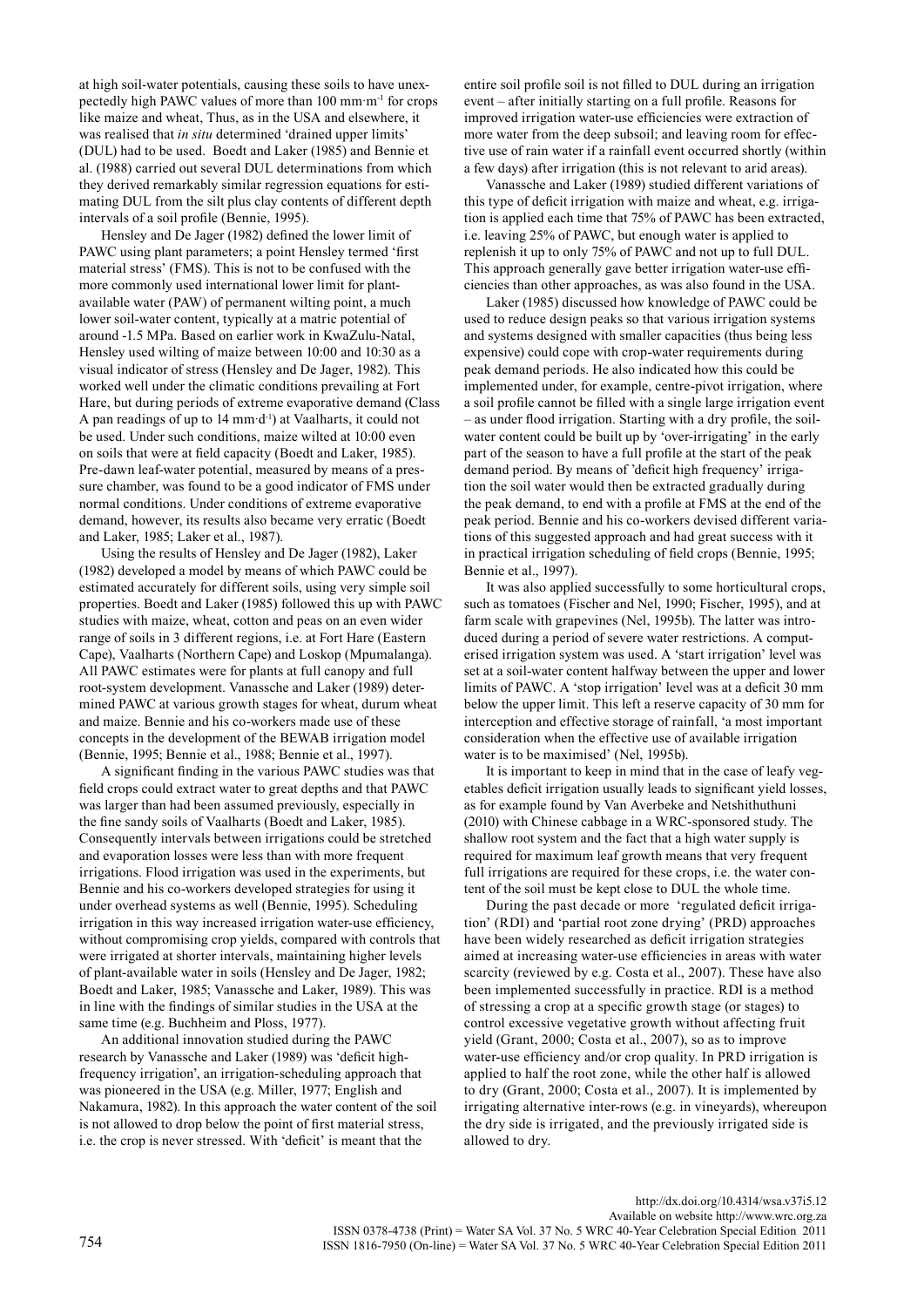RDI and PRD are particularly effective practices for grapevines and various deciduous fruit crops (Grant, 2000; Costa et al., 2007). Water-use efficiency (WUE) increases of up to over 60% or 70% without harming crop yield or quality have been recorded in best-case scenarios (Costa et al., 2007). In South Africa the use of RDI in deciduous fruit crop irrigation has, *inter alia*, been studied by Beukes et al. (2003). PRD has recently been studied intensively at the ARC-Infruitec/ Nietvoorbij as potential strategy for irrigating wine grapes in South Africa. This has been reported in several publications, including those by Lategan and Howell (2010) and Myburgh (2011a).

RDI and PRD give variable results with evergreen fruit crops (Costa et al., 2007). Mangoes are interesting in the sense that deficit irrigation not only achieved higher WUE (Pavel and De Villiers, 2004), but also produced larger and better quality fruit than full irrigation (Spreer et al., 2007).

Additional studies with deficit irrigation strategies have been conducted on various other types of crops (Costa et al., 2007). Potatoes, for example, generally gave negative results, because of the shallow root system, but in a best-case scenario irrigation water use was increased by 60% without lowering yield. Various types of vegetables generally gave negative responses to deficit irrigation.

There appears to be great scope and an urgent need for more research on deficit irrigation strategies in South Africa, considering different approaches and studying a variety of important crops.

## **Measuring techniques for irrigation scheduling**

In order to implement different irrigation-scheduling strategies efficiently, measurements need to be made. Types of measuring techniques can be broadly classified as plant, soil or atmospheric based.

#### **Plant-based techniques**

Several plant-based measuring techniques have been studied for their potential use in irrigation scheduling. The 'pistol' type infrared thermometer for measuring canopy temperature received much attention as a potential practical tool for irrigation scheduling, because of its apparent ease of use (Reginato, 1995), but determining water stress from canopy and air temperatures proved problematic because of the effects of extreme atmospheric conditions, e.g. situations of very low vapour saturation deficit (VSD). A rather more complex 'crop water stress index' (CWSI) taking VSD into account had to be developed to complement this device (Idso et al., 1981; Jackson et al., 1981).

Measurement of leaf-water potential has received by far the most attention of the plant-based measurement techniques in irrigation scheduling. Savage and his co-workers at the University of KwaZulu-Natal are internationally renowned for their studies on thermocouple psychrometers as method to determine leaf-water potential (e.g. Savage and Wiebe, 1987). However, Scholander-type pressure chambers have been most widely used for determining leaf-water potential, including in South Africa (e.g. Hensley and De Jager, 1982; Boedt and Laker 1985; Vanassche and Laker, 1989; Nel, 1995a). Although midday determination of leaf-water potential has been used successfully (e.g. Nel, 1995a), pre-dawn leaf-water potential under normal conditions gives the best indication of the onset of water stress in plants (Hensley and De Jager, 1982; Boedt and Laker, 1985, Vanassche and Laker, 1989; Laker, 2004)

because shortly before dawn, leaf-water potential equilibrates with soil-water potential (Laker, 2004). The exception is under extremely hot, dry conditions, such as often experienced in summer in the central irrigation areas of South Africa, conditions under which pre-dawn leaf-water potential measurements were shown to be unreliable (Boedt and Laker, 1985; Laker et al., 1987; Vanassche and Laker, 1989). Similar problems have been found with other plant-based measurements also under extreme conditions (Reginato, 1995). Research using pre-dawn leaf-water potential by means of Scholander-type pressure chambers has produced threshold values that have facilitated its use in practical irrigation scheduling on a limited scale, for example in the wine-grape industry in the Western Cape. Some irrigation scheduling consultants provide advice using pressure chambers, and a few wine estates also operate their own instruments (Myburgh, 2011b). Many other plant-based measurements have been researched in South Africa (e.g. stomatal conductance, CO<sub>2</sub> exchange rate, sap flow, leaf extension rate), but none of these have evolved into practical irrigation-scheduling methods.

### **Soil-based techniques**

Measurement of soil-water status has a long history, from the tensiometers developed in the 1930s (Richards and Neal, 1936), to the neutron probe in the 1950s (Gardner and Kirkham, 1952), through to a whole range of tools based on the measurement of the dielectric properties of water in soil (Charlesworth, 2005). Perhaps the most familiar tool to irrigators is the tensiometer, which measures matric potential (suction) at the wet end of the plant-available water spectrum, making it valuable for horticultural crops. Streutker (1978) used tensiometers to keep the top (0 cm to 45 cm) soil layer at a high water potential and the subsoil water at a low water potential, achieved through medium frequency irrigation. This early research demonstrated how objective scheduling could result in significant water savings with no loss of yield.

Streutker et al. (1981) promoted the use of **tensiometers** in the Loskop Irrigation District during the 1980s, and was very successful at improving irrigation management by, amongst other interventions, highlighting the contribution of shallow water tables to crop-water use. They developed water-yield functions for several crops enabling farmers to benchmark their water productivities and gauge whether or not they had room to improve.

The **neutron probe** has long been the standard instrument for measuring soil-water content. It has been used with great success in practical irrigation management, especially in orchards and vineyards (Mkhize et al., 1996; Nel, 1995b). On a large commercial citrus estate near Marble Hall, Mkhize et al. (1996) were able to demonstrate 24% water saving, while increasing yield and fruit quality through neutron-probe scheduling following a PAWC approach, thereby facilitating a significant saving in irrigation costs. The neutron probe is, however, being superseded by a range of logged capacitancetype sensors, such as DFM capacitance probes (Haarhoff, 2011). Although potentially not as representative as neutron probes because of their smaller volume of measurement, automated capacitance sensors are usually far easier to deploy in farmers' fields.

The **wetting front detector** (WFD) was conceived and developed against the background of poor adoption of commonly available technologies. Essentially the WFD reframed the age-old irrigation scheduling question from 'when to turn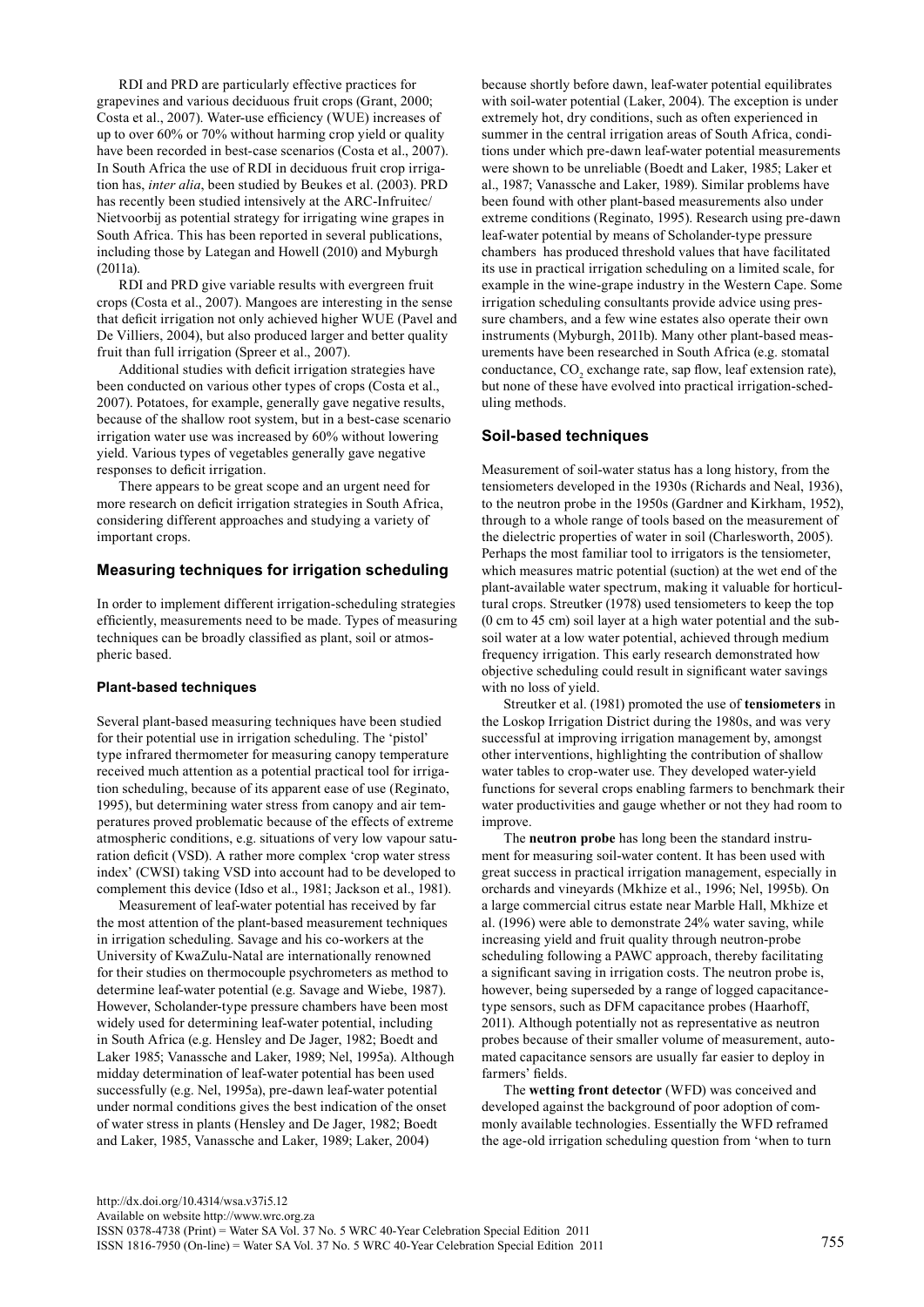the water on' to 'when to turn it off' (Stirzaker, 2003). The focus of soil-based monitoring had been on specifying refill points, i.e. how dry the soil could be allowed to get without affecting production of the crop. Long intervals between irrigation events meant that sprinklers could be moved less often; however, the advent of micro-irrigation changed this perspective. Irrigation could occur at any time, and was often carried out daily or pulsed several times per day.

WFDs are based around the tipping-bucket analogy, where soil layers are viewed as a sequence of buckets that store water. As the upper bucket is filled by irrigation, it tips and spills excess water into the bucket below and so on down the profile. The WFD was designed to show when water moved from one layer to the next. It is comprised of a specially shaped funnel, a filter, and a float plus indicator mechanism. The funnel shape was designed so that the soil at its base reaches saturation when matric potential of the soil outside the funnel is around 2 kPa to 3 kPa (Stirzaker 2008), which corresponds to a relatively 'strong' wetting front. Once saturation occurs at the base of the funnel, free water flows through a filter into a small reservoir and activates a float. The float trips a magnetically latched indicator, visible to the irrigator. These detectors are often installed at different depths and used in a similar way to that for tensiometry, namely a shallow detector indicating water entering the root zone and a deeper detector possibly warning of over-irrigation (Stirzaker and Hutchinson 2005).

Fessehazion et al. (2011) used WFDs and the principles of adaptive management to manage excess nitrogen use in irrigated pastures. In this case, the depth of wetting and nitrate concentrations recorded in WFDs were measurements that broadly integrated many of the processes involved in the soilwater balance and N cycle. Even simple thresholds for action were able to reduce N application by up to one third, whilst retaining yield levels and improving the quality of the pasture in which this application was tested.

#### **Atmospheric-based approaches**

Atmospheric-based approaches apply, through biophysical modelling of the soil-crop-atmosphere system, thermodynamic limits to the amount of water that can evaporate from a cropped surface under a particular set of environmental conditions. Early work was based on evaporation measured from a pan together with crop coefficients which were then used to estimate evapotranspiration (*ET*) (Doorenbos and Pruitt, 1977). The standard Class A-evaporation pan was most widely used in South Africa, and was reported by Stevens et al. (2005) still to be popular amongst commercial farmers and consultants in the Breede Water Management Area. Customised approaches, such as the Scheepers and Vaalharts pan, have also been successfully used in the past, but only a limited number of Northern Cape farmers still use the Vaalharts pan to measure evaporation (Stevens et al., 2005). The aptly named 'Green Book' (Green, 1985) made extensive use of crop factors and evaporation pan data to estimate crop-water requirements of several crops throughout South Africa and was widely used, particularly for planning purposes.

The evaporation pan/crop coefficient approach was later shown to have serious limitations (Van Zyl et al., 1989). Panand crop-evaporation coefficients depend strongly on climate, and the use of constant values can lead to inaccurate estimates of crop evaporation (De Jager and Van Zyl, 1989; Van Zyl and De Jager, 1992; Annandale and Stockle, 1994). De Jager and Van Zyl (1989) proposed a breakdown of the single crop

coefficient into vegetation and soil sub-components. Each of these was further broken down to account for canopy cover and plant- and soil-water status.

De Jager and Van Zyl (1989) used evaporation from a reference crop to represent atmospheric evaporative demand. This theoretical formulation of crop evaporation provided the basis for weather-based water-balance models used in many irrigation-scheduling tools and crop models.

Van Zyl and De Jager (1987) and Van Zyl et al. (1990) demonstrated the accuracy of the Penman-Monteith equation (the energy balance of a cropped surface), for estimating evaporation from an unstressed wheat crop and determined typical values of canopy conductance, a key plant parameter in this equation. Although the Penman-Monteith equation requires detailed weather data as input, Van Zyl and De Jager (1987) demonstrated that a modified method using sunshine duration, temperature and a Piché evaporimeter produced reliable evaporation estimates as well. This, and the development of automated weather stations, paved the way for the Penman-Monteith method to replace the evaporation pan/crop coefficient approach as a standard method to estimate crop-water use in South Africa at the time.

As automated weather stations became more common, the high-frequency measurement (every few seconds) of air temperature, vapour pressure deficit, wind speed and solar radiation, made the calculation of the evaporation from a reference crop surface based on energy balance principles, commonplace. The international community has settled on a standardised version of the Penman-Monteith equation, that assumes a full cover, well-watered, 12 cm tall reference crop, with an albedo of 0.23 and canopy resistance of 70 s $\cdot$ m<sup>-1</sup> (Allen et al., 1998), and this has also been adopted in South Africa.

#### **Modelling the soil-water balance**

All approaches to modelling the soil-water balance have empirical and mechanistic aspects to them. Models are either crop-specific or can be described as 'generic' in nature if they can be used for several crops, with pre-programmed (e.g. irrigation calendars) or real-time output. Four WRC-supported irrigation-scheduling modelling efforts stand out. These are BEWAB, PUTU, SWB and MyCanesim.

Bennie et al. (1988) determined long-term average irrigation water requirements and efficient water-management strategies for various crops (wheat, maize, groundnuts, cotton and peas) for irrigation schemes in the semi-arid regions of South Africa (Vaalharts, Sandvet, Ramah). This new knowledge was incorporated into a software package named BEWAB (BEsproeiingsWAterBestuursprogram – Afrikaans for Irrigation Water Management Program) that was widely adopted by farmers. The package provided seasonal irrigation requirement and pre-plant schedules of irrigations for specific crop/site/soil/planting date scenarios. It also related irrigation requirements and schedules to a user-specified target yield through linear production functions derived from experimental data. Strydom (1998) incorporated transpiration efficiency concepts from Tanner and Sinclair (1983) into BEWAB, thus making it applicable to any site for which maximum biomass yield and maximum evapotranspiration information were available. The package suggested appropriate values for these inputs for different locations around South Africa.

The concepts developed by De Jager et al. (1987) were incorporated into the PUTU wheat model that was used to provide weekly irrigation scheduling advice to wheat farmers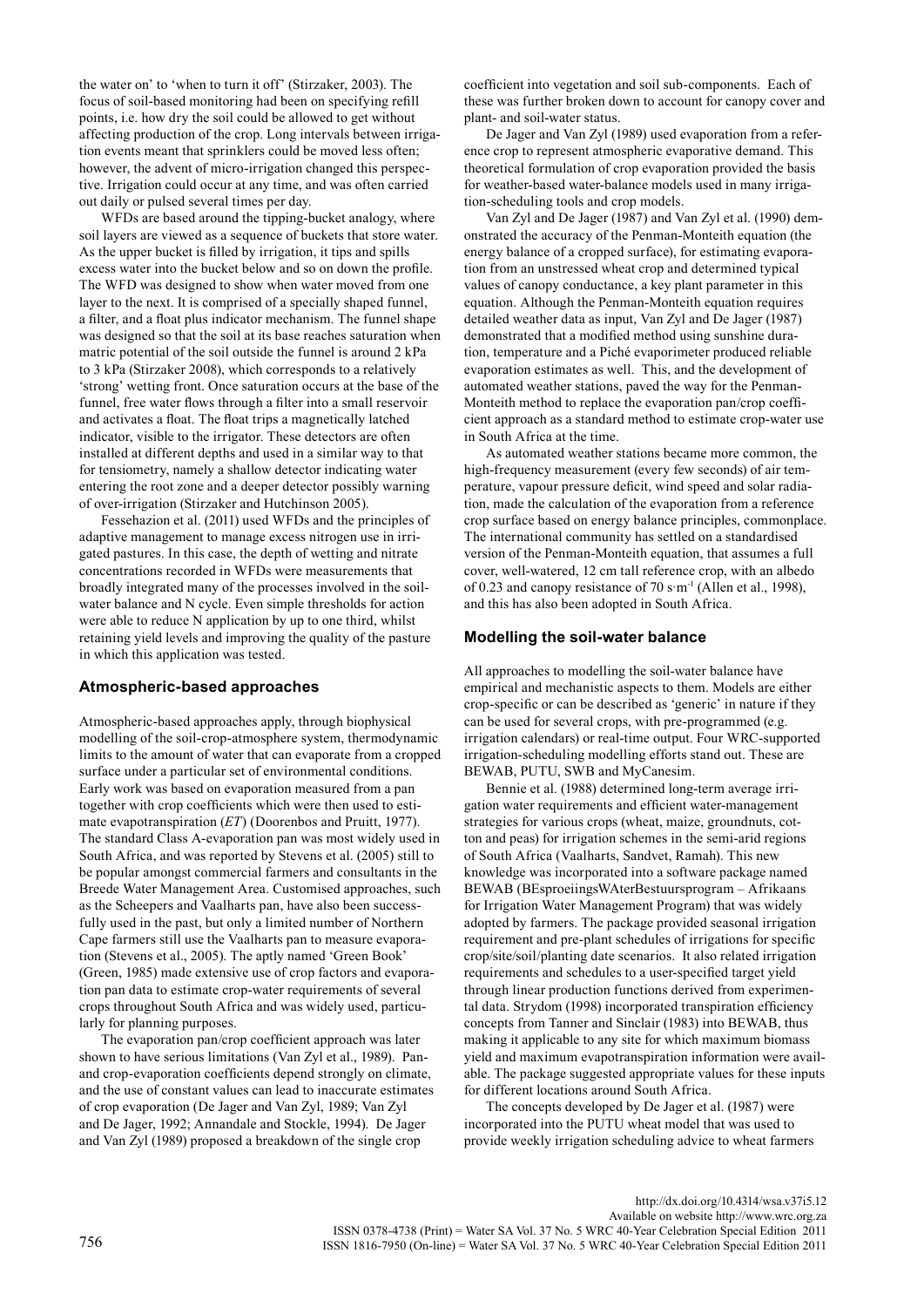at Vaalharts. Electronically recorded weather data were downloaded via telephone modems and landlines. This was particularly impressive considering that these were manual telephone exchanges. The model was run by the research team to generate crop- and soil-water status information (e.g. expected onset of water stress, water use of the past 7 days, deep drainage out of the root zone, expected date of next irrigation and current soil-water status). This information was faxed to the local extension officer, who conveyed it to farmers when they phoned. This approach to advice dissemination was not very successful. The project highlighted the need for personal interaction with farmers and for marketing of the service to ensure better uptake.

The experience gained from this research also led to the development of a generic crop model (PUTU-anycrop) that was used to determine water and irrigation requirements of various crops (e.g. De Jager and Singels, 1994; De Jager et al., 2001). It was used by irrigation consultants and extension officers for weather-based irrigation scheduling at Bergville and Winterton in KwaZulu-Natal and on the Riet River and other Free State/Northern Cape irrigation schemes, as well as in Limpopo Province at ZZ2 on tomatoes and other crops (De Jager and Mottram, 1996; De Jager and Kennedy, 1996).

The SWB model is a mechanistic, generic crop model which was developed as a real-time irrigation-scheduling tool (Annandale et al., 1999a). Evapotranspiration is calculated according to the Penman-Monteith grass reference method as recommended by the Food and Agricultural Organization (FAO) (Allen et al., 1998). The soil-water balance can be modelled using either a cascading soil-water balance or a finite difference model (Annandale et al., 1999a). Daily crop dry matter accumulation was taken as the lower value of either radiation-limited growth (Monteith, 1977) or water-limited growth (Tanner and Sinclair, 1983). Thermal time was used to calculate phenology and partitioning with the effect of water stress accounted for through the use of a stress factor.

The crop- and soil-water components of the model have undergone extensive parameterisation and testing for commonly grown South African crops including potatoes, sunflower, maize, soybean, canola, fescue, lucerne and a wide range of vegetable crops (Jovanovic and Annandale 1999; Jovanovic et al., 1999; Annandale et al., 2000; Jovanovic and Annandale 2000a; Jovanovic et al., 2000b; Jovanovic et al., 2002; Tesfamariam, 2004; Annandale et al., 2007). An FAOtype crop factor approach was also included in the model to include crops for which limited data were available and for tree crops which cannot be 'grown' using the simple crop model (Jovanovic and Annandale, 1999).

Singels and Smith (2009) developed and implemented a weather-based irrigation scheduling advice service for sugarcane growers. The MyCanesim system (Fig. 1, described by Singels, 2007) was automatically executed daily on behalf of subscribers and advice was made available through web downloads for extension staff and commercial farmers, or by cellular text messages for small-scale farmers.

More details on the 4 irrigation-scheduling models described briefly above can be found in the references given.

# **Adoption**

The research projects described above produced many novel mechanisms that were successfully applied by the target endusers. Yet when the irrigation industry is viewed as a whole, the picture is not reassuring. Stevens et al. (2005) showed that



*Figure 1 Schematic presentation of MyCanesim irrigation-scheduling system*

only 18% of commercial irrigators used the products of science to help them schedule irrigation. Their national survey covered 332 irrigation schemes and included semi-structured interviews with irrigation professionals (consultants, advisors, industry experts and irrigation specialists), followed by a more quantitative survey of large- and small-scale farmers to better understand human factors influencing the adoption of objective scheduling.

Findings included that scheduling method was closely related to irrigation system, with users of mechanised systems (pivot, micro, drip) showing a positive view towards objective scheduling, and users of flood irrigation showing little interest. The technology level, size of the farm and value of crops grown were also found to influence adoption of more sophisticated scheduling methods. Flat-rate water tariffs on the majority of schemes provided little incentive to schedule objectively, while unreliable water delivery also hindered adoption. In many cases water was one of the cheapest inputs into the irrigation business, and so applying luxury quantities was considered a cheap form of insurance (Stirzaker, 1999). This could be an acceptable strategy in situations where over-irrigation is not considered problematic. However, in many situations injudicious over-irrigation can have serious negative impacts, such as, for example, raised water tables (often leading also to salinisation), high drainage costs, nutrient leaching, crop yield reductions and/or soil or human-health impacts.

 In response to low adoption of the SWB model, the WRC commissioned a Technology Transfer project to train potential users at the national scale and to make software changes in order to improve user-friendliness. Annandale et al. (2005) reported that these training exercises were largely successful in general knowledge capacity building, but did not improve the adoption of the model itself. Many of the consultants were not irrigation advisors *per se*, but used the course to update and refresh their knowledge on plant/water relations. Others continued to use their own models or tools, and this was attributed to the fact that they were more familiar with their own systems and did not see enough benefit in changing over to another system. Some felt that the model was still too complex and required too many input parameters.

BEWAB, on the other hand, was used by around 500 growers. Its successful adoption was ascribed largely to the credibility of the developer, Alan Bennie, who is a well-respected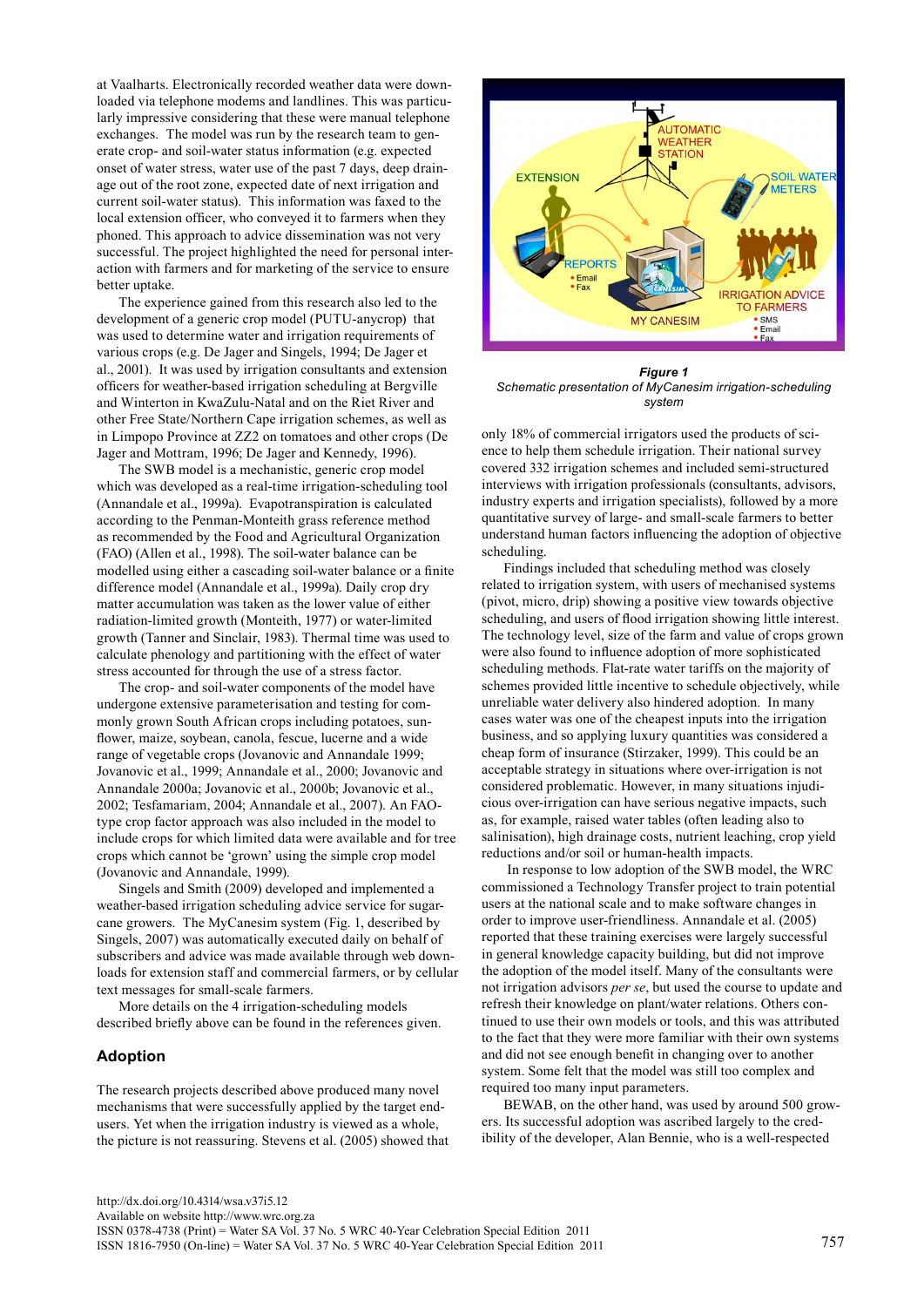academic, but with the uncanny ability to translate basic scientific findings into practical solutions for on-farm management. He grew up on an irrigation farm at Vaalharts and is also a successful farmer in the area where it was rolled out. It is probable that the intimate knowledge of the local conditions, including knowledge of the views and attitudes of the local farmers, was instrumental in developing a product that satisfied the particular needs of those farmers

In many ways, PUTU was a technology developed ahead of its time. Considering rapid development in communication and computer infrastructure, it might have been more successful had it come 10 years later.

The development of MyCanesim was focused on the difficulties of getting buy-in from farmers. It was first implemented in 2004 on a small-scale grower scheme in Pongola (Singels and Smith, 2006), and in 2007, advice via text message was provided to 45 small-scale growers. Most of the farmers indicated that they found the advice useful and that it helped them to better understand the value of scheduling. Frequent face-to-face interaction with farmers was observed to be essential in ensuring that advice was understood and implemented. Reliable feedback on irrigation actions and rainfall was also needed to ensure accurate simulation and relevant advice. The approach followed was to provide direct, simple advice and not to confront users with the complexity of the system. This work received recognition by being awarded the International Commission on Irrigation and Drainage (ICID) WATSAVE Award for Innovative Water Management in 2007. Additional work is envisaged to further improve as well as implement this system more widely in the South African sugar industry.

The wetting front detector (WFD) was essentially pioneered in South Africa and the research and development effort was framed by the ongoing problem of poor adoption. After a minimum of 12 months' evaluation of prototype detectors, 54 irrigators, or their advisors who participated in the study, were surveyed. All participants perceived the device as simple and intuitive, and based on their own experience, 82% believed it conferred a relative advantage over what they had been doing (Stirzaker et al., 2010a). Those experiencing problems were either using furrow or centre-pivot irrigation, methods not ideally suited to the WFD.

In 2003, the team that developed the WFD were awarded the ICID WATSAVE award for 'outstanding contribution to water saving and water conservation in agriculture'. The following year the commercial version was released by a South African irrigation company. Over 15 000 detectors were sold over the next 7 years, mostly in South Africa and Australia but also in Argentina, Chile, Peru, Spain and Greece. Yet the momentum of the early success has been difficult to maintain. Although a simple device, it turned out that a good deal of local knowledge was required to get the best out of the detectors. In particular, the depth of placement was crucial and the need to fit the soil type and irrigation method. Despite the sales volumes, the business model did not generate the returns that allowed advisors or consultants to learn and adapt and solve new problems as they arose. Successful adoption is far more than just the technology. The distribution network, back-up assistance and availability of spare parts are just as important.

Adoption of irrigation scheduling among the South African small-scale irrigation schemes has been particularly poor (Fanadzo et al., 2010). Water-limited crop productivity in small-scale irrigation schemes has been attributed to socio-economic, political, climatic, edaphic and design factors (Bembridge, 2000), and has been exacerbated by dilapidated

irrigation equipment and poor farmer performance (e.g. poor weed and fertiliser management) (Crosby et al., 2000; Fanadzo et al., 2010). In such cases, it would be important to simultaneously address factors limiting primary production, whilst committing resources to irrigation-scheduling initiatives.

Poor adoption, therefore, remains a conundrum for those whose mandate it is to improve water-use efficiency. Eighteen years ago, Burgers and Kirk (1993) wrote '…computers are fast becoming an essential facility on farms, and a user-friendly program which computes the amount of water to be applied on each of the scheduled dates, may well be the answer to the farmer's scheduling problems'. This prediction has not materialised, and the use of computer models for irrigation scheduling, especially by farmers themselves, has remained low (Botha et al., 2000).

Similarly, it was expected that once soil-water monitoring equipment was more affordable and user-friendly, widespread adoption would follow naturally. Yet adoption seems to require a dedicated service as well. For example, the Orange-Vaal Water Users Association, managed by Griqualand Wes Kooperasie (GWK), includes around 91 000 ha of irrigated land (about 2 600 centre-pivots) of which more than two-thirds is objectively scheduled, 55% to 65 % by the GWK service, which makes use of 2 systems (Haarhoff, 2011). The older of the two is a simple neutron probe system on about 200 pivots, where farmers are sent weekly updates of soil-profile-water content via e-mail, fax or text message. The successful implementation of this system over many years is attributed to it being designed and customised around meeting the specific needs of farmers for the region (Crosby, 2004). The new technology used by GWK on about 1 300 pivots uses DFM capacitance probes and Irricheck software that enables the farmer to make his own scheduling decisions. However, a service is still provided in that GWK offers support through field observations for probe calibration (Haarhoff, 2011).

Lower than expected adoption does not, in itself, question the value of the research effort. For example, SWB was originally conceived as a tool for farmers, but had more positive spin-offs in other applications. The model has been effectively used as a teaching tool in undergraduate courses on irrigation management (Jovanovic and Annandale, 2000b) and crop physiology (Jovanovic et al., 2000b). Many postgraduate students have also been involved with the inclusion of new routines into the model for specific research purposes. For example, the chemical equilibrium routine of Robbins (1991) has been included to enable salt simulations and was used to study the feasibility of irrigating crops with gypsiferous mine water (Annandale et al., 1999b; Annandale et al., 2001; Annandale et al., 2002b). Carbon, nitrogen and phosphorus subroutines have also been included to enable the investigation of nutrient dynamics for the determination of responsible municipal sludge application rates and nitrogen and phosphorus pollution at the field scale (Tesfamariam, 2009; Van der Laan, 2009; Van der Laan et al., 2010).

#### **Future focus and opportunities**

The emerging story of apparently successful research projects but only patchy adoption of its outputs by the industry remains the key challenge for the irrigation research community. Increases in population and wealth will only make the situation more urgent. On a global scale, it has been estimated that food production needs to double in the next 40 years (Godfray et al., 2010). This directly translates into a need for more irrigation water and more efficient irrigation practices. Already,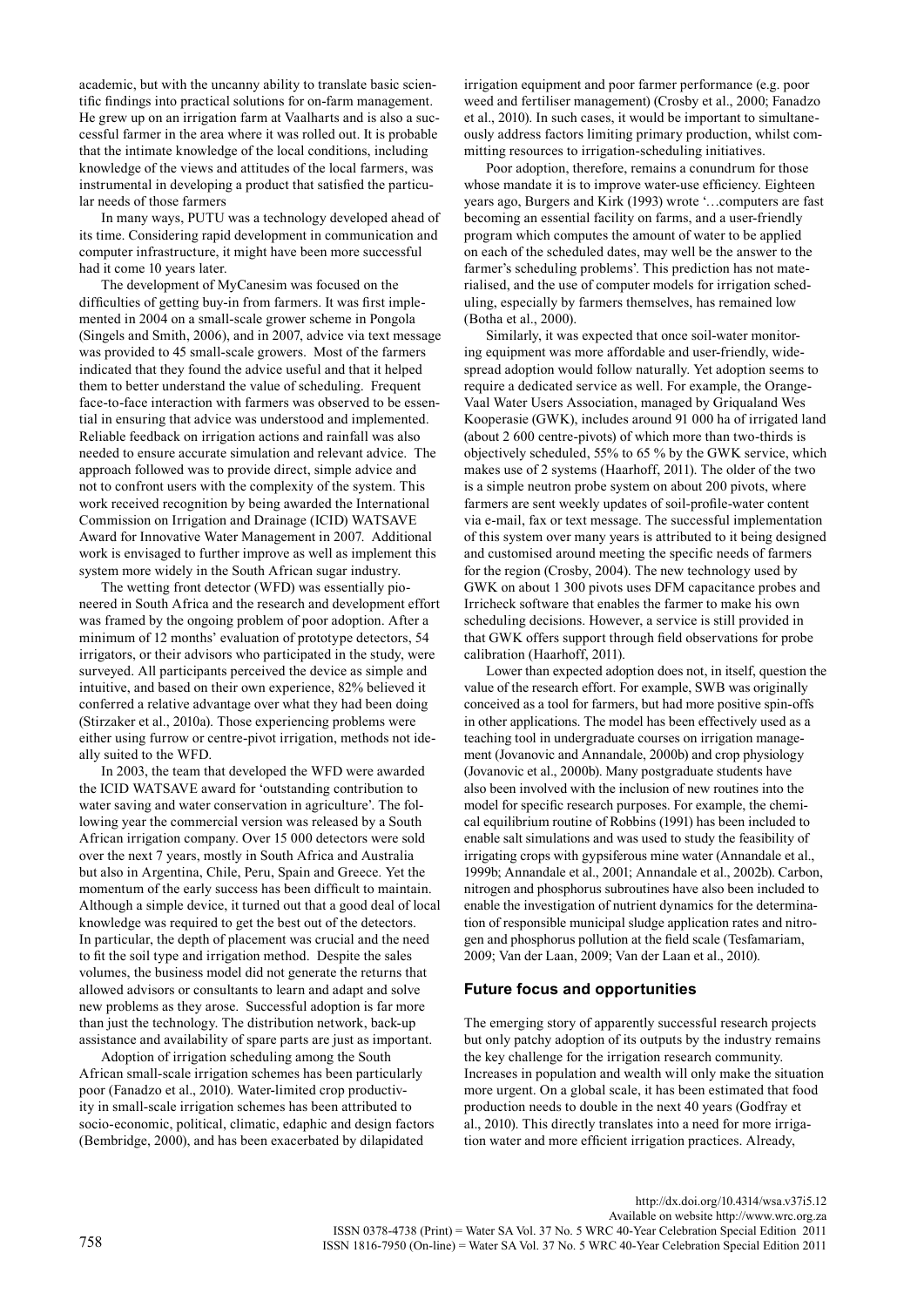water-balance studies in 2000 showed that 10 of the 19 water management areas investigated in South Africa could not meet demand (DWAF, 2004). In addition there remains much uncertainty on what the influence of changing weather patterns and elevated  $CO_2$  will be on crop-growth processes and water availability, but it is generally agreed that projected climate-change scenarios will lead to additional challenges to the irrigation industry.

Prior to 2008, the cost of electricity in South Africa was rated amongst the cheapest in the world (Jumman, 2009). Increases in population and fossil-fuel prices, coupled with infrastructure difficulties, has meant that the country's energy supplier has struggled to meet demand and electricity prices have escalated dramatically. Additional increases of 25% in 2011 and another 25% in 2012 have already been approved, and are expected to further impact negatively on the profitability of irrigation farming Various cost-saving options are now available to irrigators, for example the 'Nightsave' and 'Ruraflex' options, which are being introduced to encourage electricity use for irrigation during off-peak periods (Jumman, 2009).

We envisage 4 responses to the above challenges. First, continued **advances in existing technology** related to the direct measurement of volumetric soil-water content coupled with advances in remote data access through radio communication or via cellular networks, may still develop a cost-effective, real-time system of irrigation. This scenario invokes the concept of 'embodied technology' whereby the data collection and processing is done automatically, and the user receives a daily recommendation without having to understand how any of the technology actually works.

Second, **new and emerging technology** may yet overcome the barriers that have plagued existing technology. For example, space-borne remote sensing can be used to provide regular hydrological information for large areas and though used for research purposes in the past (Bastiaanssen et al., 2000), it is now receiving increased application in irrigationscheduling recommendations (e.g. Santos et al., 2008). Remote sensing is already being used in the Western Cape to assist table-grape and wine farmers to better manage scarce irrigation water resources and nitrogen fertiliser in a project sponsored by the Western Cape Department of Agriculture (see [www.GrapeLook.co.za\)](http://www.GrapeLook.co.za) (Posthumus, 2011). A second project using this technology in irrigated sugarcane production in the Mpumalanga Province, South Africa, has been launched and is co-funded by the WRC and the Department of Agriculture, Forestry and Fisheries. A third project is being planned for irrigated grain crops in the Middle-Orange River catchment (Van Vuuren, 2011). Such new and emerging technologies may, of course, also be very simple. For both highly sophisticated and simple technologies, proper field testing and validation under different environmental and socio-economic conditions should be a non-negotiable requirement.

Third, there are approaches that make **'user-friendliness'** the main focus. The MyCanesim system described above is one such example. There has been a trend to provide real-time and pre-programmed irrigation scheduling advice via the internet [e.g. Wateright (California State University, USA); Citrus MicroSprinkler Irrigation Scheduler (University of Florida, USA); PlanteInfo (Denmark)]. Many of these systems allow the use of text-messaging technology to deliver the results. Car et al. (2010) investigated the feasibility of using a photograph, taken with a cell-phone and sent to an internet server via MMS technology, to calculate canopy cover and to estimate a crop  $\text{coefficient } (K_c)$ .

A fourth approach is to use simple tools and engage irrigators in a process of **adaptive learning** by combining the best of different methods. For example, various strands of information, such as the experiential knowledge of the irrigator, the crop factor, depth of wetting, salt build-up and soil tension are combined to give a more complete picture of the irrigation dilemma (see for example [http://thescientistsgarden.blogspot.com](http://thescientistsgarden.blogspot.com/)). This approach recognises that farmers are intuitively adaptive managers and the use of a robust conceptualisation combined with simple monitoring presents a way to structure their learning (Stirzaker, 2011).

Whichever approach we follow, biophysical scientists will need to remember the words of caution of their social science colleagues who have pointed out that technology-driven approaches often fail to capture the specific goals of the farmers and to understand the constraints under which they operate (Vanclay, 2003) and that adoption is driven by the relative advantage over current practice, risk reduction and the compatibility with existing farm practices (Pannell et al., 2006).

## **Conclusions**

As an important food producer and the largest user of freshwater resources in South Africa, the irrigation industry has a vital role to play in achieving the country's water goal of 'Some, for all, forever'. WRC-funded research efforts over the past 4 decades to develop, improve and promote the use of irrigation-scheduling tools in South Africa have been impressive, but challenges remain and much work still needs to be done, especially to support the application of such tools.

No single method of irrigation scheduling has met with universal appeal. In most cases new developments have only taken root where long and consistent back-up was provided, either by the scientists involved themselves or by consultants. There is no simple way to measure water-use efficiency, but when the effort is made, the results invariably show that there is vast room for improvement. It is frustrating that uptake of novel technologies has been so slow.

This is not unique to South Africa, and begs the question of whether or not the approach by biophysicists has been somewhat naive? Irrigation is just one part of a profitable farm business, and researchers have perhaps often not always fully understood the constraints under which irrigators operate. Ultimately, together as water users, we will need to learn our way into the future and become better managers of water and the solutes it carries; this will involve a whole range of different technologies.

We propose 4 responses to these challenges worth pursuing. Firstly, continue to **advance existing technology** related to direct measurement of volumetric soil-water content coupled with advances in remote data access through radio communication or via cellular networks; secondly, **new and emerging technology** may yet overcome the barriers that have plagued existing technology; thirdly, approaches that make **'userfriendliness'** the main focus should receive attention; and finally, we need to develop simple monitoring tools and engage irrigators in a process of **adaptive learning** by combining the best that different methods have to offer.

Given the urgency of the need to save water, and the sound understanding of the physical principles governing the functioning of the soil-plant-atmosphere system developed by science over the years, more determined effort is needed to bridge the gap between science and the application of this knowledge on farm.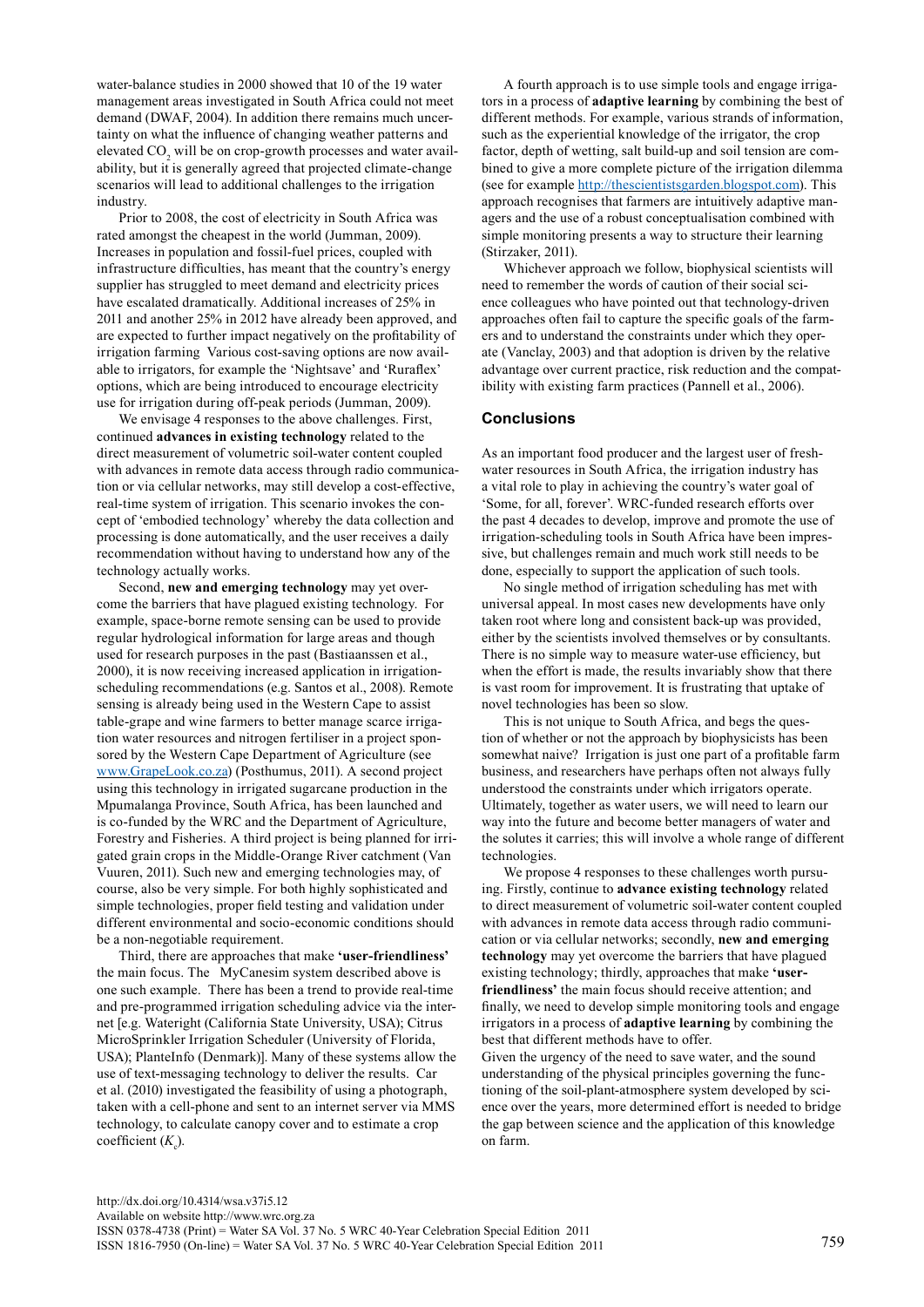# **Acknowledgements**

The authors would like to thank the WRC for continued support over many years, and for dragging us out of our technical 'comfort zones' and encouraging us to cross the chasm – from theory to practice.

# **References**

- ALLEN RG, PEREIRA LS, RAES D and SMITH M (1998) Crop evapotranspiration. FAO Irrigation and Drainage Paper 56. Food and Agriculture Organization (FAO), Rome, Italy. 300 pp.
- ANNANDALE JG, BELETSE YG, DE JAGER PC, JOVANOVIC NZ, STEYN JM, BENADÉ N, LORENTZ SA, HODGSON FDI, USHER B, VERMEULEN D and AKEN ME (2007) Predicting the Environmental Impact and Sustainability of Irrigation with Coal Mine Water. WRC Report No. 1149/1/07, Water Research Commission, Pretoria, South Africa.175 pp.
- ANNANDALE JG, BENADÉ N, JOVANOVIC NZ, STEYN JM and DU SAUTOY (1999a) Facilitating Irrigation Scheduling by Means of the Soil Water Balance Model. WRC Report No. 753/1/99, Water Research Commission, Pretoria, South Africa. 285 pp.
- ANNANDALE JG, JOVANOVIC NZ, BENADÉ N and TANNER PD (1999b) Modelling the long-term effect of irrigation with gypsiferous water on soil and water resources. *Agric. Ecosyst. Environ.* **76**  109-119.
- ANNANDALE JG, CAMPBELL GS, OLIVIER FC and JOVANOVIC NZ (2000) Predicting crop water uptake under full and deficit irrigation. An example using pea (*Pisum sativum* cv. Puget). *Irrig. Sci.* **19** 65-72.
- ANNANDALE JG, JOVANOVIC NZ, MPANDELI NS and LOBIT P (2002a) Two Dimensional Energy Interception and Water Balance Model for Hedgerow Tree Crops. WRC Report No. 945/1/02 Water Research Commission, Pretoria, South Africa. 217 pp.
- ANNANDALE JG, JOVANOVIC NZ, TANNER PD, BENADÉ N, DU PLESSIS HM (2002b) Sustainability of irrigation with gypsiferous mine water. *Mine Water Environ.* **21** 81-90.
- ANNANDALE JG, JOVANOVIC NZ, PRETORIUS JJB, LORENTZ SA, RETHMAN NFG and TANNER PD (2001) Gypsiferous mine water use in irrigation on rehabilitated open cast mine land: crop production, soil water and salt balance. *Ecol. Eng.* **17** 153-164.
- ANNANDALE JG and STOCKLE CO (1994) Fluctuation of crop evapotranspiration coefficients with weather: a sensitivity analysis. *Irrig. Sci.* **15** 1-7.
- ANNANDALE JG, STEYN JM, BENADÉ N, JOVANOVIC NZ and SOUNDY P (2005) Technology Transfer of the Soil Water Balance (SWB) Model as a User-Friendly Irrigation Scheduling Tool. WRC Report No. TT 251/05, Water Research Commission, Pretoria, South Africa. 80 pp.
- ANNANDALE JG, VAN DER WESTHUIZEN AJ and OLIVIER FC (1996) Die Fasilitering van Tegnologie Oordrag deur Verbeterde Besproeiingsriglyne vir Groente en 'n Meganistiese Gewasmodeleringbenadering (Facilitating Technology Transfer Through Improved Irrigation Guidelines of Vegetables and a Mechanistic Crop Modelling Approach)*.* WRC Report No. 476/1/96, Water Research Commission, Pretoria, South Africa. 179 pp.
- ARC-ISCW (2005) Overview of the Agricultural Natural Resources of South Africa. ARC-ISCW Report No.GW/A/2004/13. (CD-ROM) ARC-Institute for Soil, Climate and Water, Pretoria, South Africa. 129 pp.
- BASTIAANSSEN WGM, MOLDEN DJ and MAKIN IW (2000) Remote sensing for irrigated agriculture: examples from research and possible applications. *Agric. Water Manage.* **46** 137-155.
- BEMBRIDGE TJ (2000) Guidelines for Rehabilitation of Small-Scale Farmer Irrigation Schemes in South Africa. WRC Report No. 891/1/00, Water Research Commission, Pretoria, South Africa. 199 pp.
- BENADÉ N, ANNANDALE JG, JOVANOVIC NZ, MEIRING JA and CROUS CR (2002) The Development of An Integrated Information System for Irrigation Water Management using the WAS SWB and

RiskMan Computer Models. WRC Report No. 946/4/02, Water Research Commission, Pretoria, South Africa. 282 pp.

- BENNIE ATP (1995) Sound water management concepts and their application at farm level. *Proc. Southern African Irrigation Symposium*. 4-6 June 1991, Durban, South Africa. WRC Report No. TT 71/95 Water Research Commission, Pretoria, South Africa. pp. 287-294.
- BENNIE ATP, COETZEE MJ, VAN ANTWERPEN R, VAN RENSBURG LD and BURGER RD (1988) Water Balance Model for Irrigation Based on Soil Profile Water Supply Rate. WRC Report No. 144/1/88. Water Research Commission, Pretoria, South Africa. 405 pp.
- BENNIE ATP, STRYDOM MG and VERY HS (1998) Use of Computer Models for Agricultural Water Management on Ecotope Level. WRC Report No. TT 102/98. Water Research Commission, Pretoria, South Africa. 250 pp.
- BENNIE ATP, VAN RENSBURG LD, STRYDOM MG and DU PREEZ CC (1997) Reaksie van Gewasse op Voorafgeprogrammeerde Tekortbesproeiing (Reaction of Crops to Pre-Programmed Deficit Irrigation)*.* WRC Report No. 423/1/97. Water Research Commission, Pretoria, South Africa. 225 pp.
- BENNIE ATP and HENSLEY M (2001) Maximizing precipitation in dryland agriculture in South Africa – a review. *J. Hydrol.* **241** 124-139.
- BEUKES O, VOLSCHENK T, DE VILLIERS JF and KARSTEN JHM (2003) Deficit Irrigation Studies to Improve Irrigation Scheduling in Deciduous Fruit Orchards. WRC Report No. 892/2/03. Water Research Commission, Pretoria, South Africa. 100 pp.
- BOEDT LJJ and LAKER MC (1985) The Development of Profile Available Water Capacity Models. WRC Report No. 98/1/85. Water Research Commission, Pretoria, South Africa. 448 pp.
- BOTHA CAJ, STEYN GJ and STEVENS JB (2000) Factors which Influence the Acceptability of Irrigation Scheduling with Specific Reference to Scheduling Models. WRC Report No. 893/1/00. Water Research Commission, Pretoria, South Africa. 199 pp.
- BOTHA FJP, BENNIE ATP and BURGER RduT (1983) Water Use Efficiency of Irrigated Crops as Influenced by Varying Cultivation Practices and Root Configurations. Department of Soil Science, UOFS, Bloemfontein. 391 pp.
- BUCHHEIM JF and PLOSS LF (1977) Computerized irrigation scheduling using neutron probes. *Proc. 1977 Annual Conference of the American Society of Agricultural Engineers*. ASAE, St. Joseph, Michigan, US.
- BURGERS MS and KIRK RD (1993) Practical Scheduling of Irrigation in the Northern Transvaal. WRC Report No. 152/1/93. Water Research Commission, Pretoria, South Africa. 161 pp.
- CAR N, CHRISTEN E, HORNBUCKLE J and MOORE G (2010) ET-based irrigation DSS using mobile phones where remote sensing is not applicable. *Proc. Irrigation Australia Ltd Conference*, 8-10 June 2010, Sydney, Australia,.
- CHARLESWORTH PB (2005) Irrigation Insights No. 1 Soil Water Monitoring (2nd edition). National Program for Irrigation Research and Development, CSIRO Publishing, Melbourne, Australia.
- COSTA JM, ORTUNO MF and CHAVES MM (2007) Deficit irrigation as a strategy to save water: Physiology and potential application to horticulture. *J. Integrated Plant Biol.* **49** 1421-1434.
- CROSBY C (2004) The GWK limited irrigation scheduling service. *The Water Wheel* May/June 2004. 14-17.
- CROSBY CT and CROSBY CP (1999) SAPWAT: A Computer Program for Establishing Irrigation Requirements and Scheduling Strategies in South Africa. WRC Report No. 624/1/99. Water Research Commission, Pretoria, South Africa. 12 pp.
- CROSBY CT, DE LANGE M, STIMIE CM, VAN DER STOEP I (2000) A Review of Planning and Design Procedures Applicable to Small-Scale Farmer Irrigation Projects. WRC Report No. 578/2/00. Water Research Commission, Pretoria, South Africa. 245 pp.
- DE JAGER JM and KENNEDY JA (1996) Weather-Based Irrigation Scheduling for Various Farms (Commercial and Small-Scale). Water Reports 8: 33-38. Food and Agriculture Organization (FAO), Rome, Italy.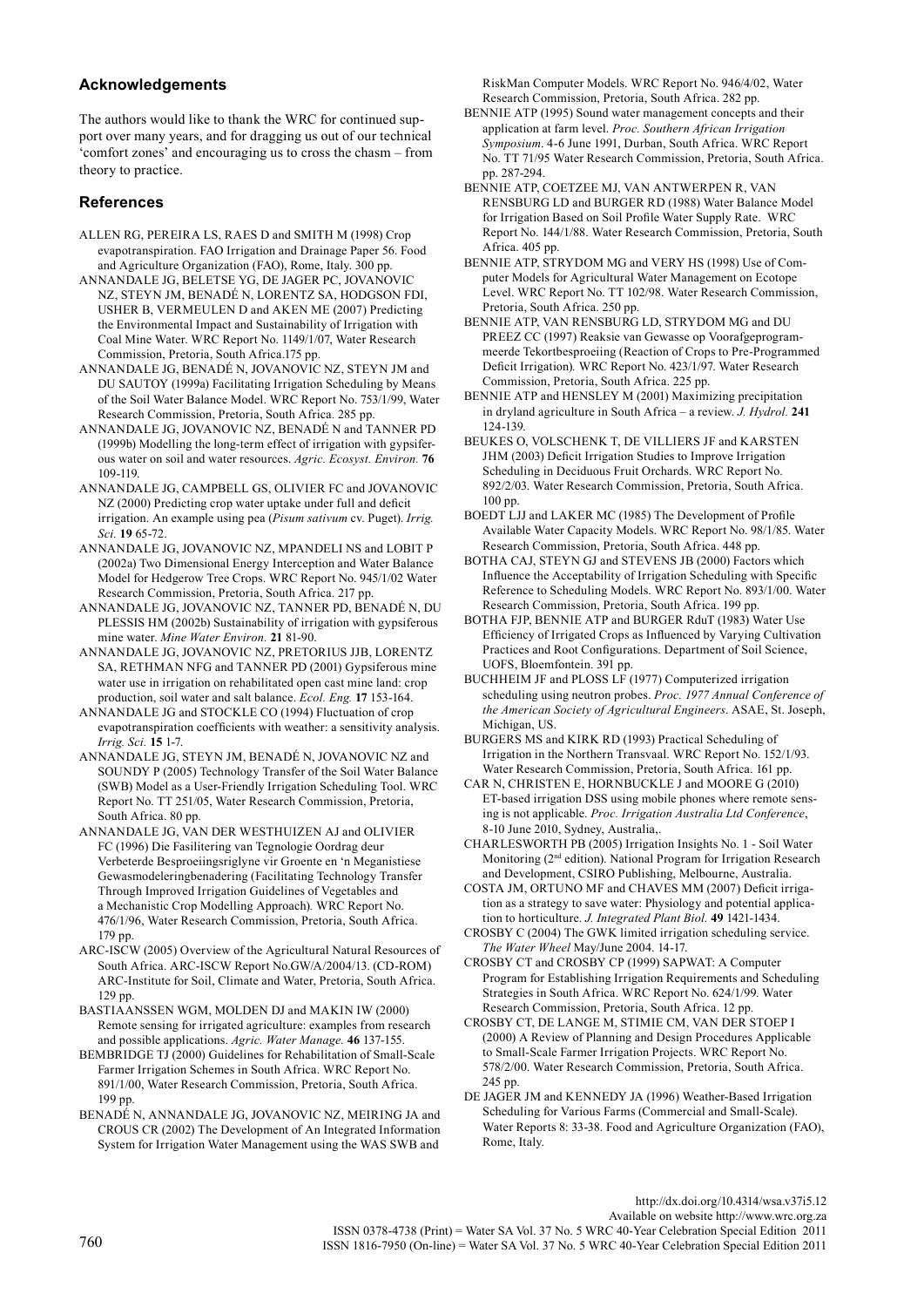- DE JAGER JM and MOTTRAM R (1996) Saving water by scheduling irrigation using weather data. In: Sustainability of Irrigated Agriculture - the Future of Irrigation under Increased Demand from Competitive Uses of Water and Greater Needs for Food Supply (special session). Volume 1-E. *Transactions 16th International Congress on Irrigation and Drainage*. Cairo, Egypt. 153-166.
- DE JAGER JM, MOTTRAM R and KENNEDY JA (2001) Research on a computerised weather based irrigation water management system. WRC Report No. 581/1/01. Water Research Commission, Pretoria, South Africa. 180 pp.
- DE JAGER JM and VAN ZYL WH (1989) Atmospheric evaporative demand and evaporation coefficient. *Water SA* **15** 103-110.
- DE JAGER JM and SINGELS A (1994) Research report by the Irrigation Planning Unit to the Department of Agriculture, Pretoria, South Africa. 6 pp.
- DE JAGER JM, VAN ZYL WH, KELBE BE and SINGELS A (1987) Research on a weather service for scheduling the irrigation of winter wheat in the OFS. WRC Report No. 117/1/87. Water Research Commission, Pretoria, South Africa. 281 pp.
- DENMEAD OT and SHAW RH (1962) Availability of soil water to plants as affected by soil moisture content and meteorological conditions. *Agron. J.* **54** 385-90.
- DOORENBOS J and PRUITT WO (1977) Guidelines for predicting crop water requirements. FAO Irrigation and Drainage Paper 33 Food and Agriculture Organization (FAO), Rome, Italy. 193 pp.
- DWAF (DEPARTMENT OF WATER AFFAIRS AND FORESTRY, SOUTH AFRICA) (2004) *National Water Resource Strategy.* (1st edn.). September 2004*.* Department of Water Affairs and Forestry, Pretoria, South Africa. 150 pp.
- ENGLISH MJ and NAKAMURA BC (1982) Deficit irrigation: Effects of irrigation frequency on crop yield. *Proc. Technical Conf. on Water, Energy and Economic Alternatives*. The Irrigation Association, Falls Church, Virginia, US. 162-172.
- FANADZO M, CHIDUZA C, MNKENI PNS, STOEP I and STEVENS J (2010) Crop production management practices as a cause for low water productivity at Zanyokwe Irrigation Scheme. *Water SA* **36** 27-36.
- FAO (2005) *South Africa: Water and Food Security Country Profiles.* URL: [http://www.fao.org/nr/water/aquastat/countries/](http://www.fao.org/nr/water/aquastat/countries/south_africa/south_africa_cp.pdf) south africa/south africa cp.pdf
- FESSEHAZION, MK, STIRZAKER RJ, ANNANDALE JG, and EVERSON CS (2011) Improving nitrogen and irrigation water use efficiency through adaptive management: A case study using annual ryegrass. *Agric. Ecosyst. Environ.* **141** 350-358.
- FISCHER HH (1995) Scheduling of deficit irrigation for improved water use efficiency. *Proc. Southern African Irrigation Symposium,* 4-6 June 1991, Durban, South Africa. WRC Report No. TT 71/95 Water Research Commission, Pretoria, South Africa. pp. 344-349.
- FISCHER HH and NEL PC (1990) Drupbespoeiing by Tamaties (Drip Irrigation in Tomatoes). WRC Report No. 185/1/90. Water Research Commission, Pretoria, South Africa. 181 pp.
- GARDNER WR (1960) Dynamic aspects of water availability to plants. *Soil Sci.* **89** 63-73.
- GARDNER W and KIRKHAM D (1952) Determination of soil moisture by neutron scattering. *Soil Sci.* **73** 391.
- GODFRAY HC, BEDDINGTON JR, CRUTE IR, HADDAD L, LAWRENCE D, MUIR JF, PRETTY J, ROBINSON S, THOMAS SM and TOULMIN C (2010) Food security: the challenge of feeding 9 million people. *Science* **327** 812-818.
- GRANT S (2000) Five-step irrigation schedule: Promoting fruit quality and vine health. *Winegrowing* May/June 2000, 1-4.
- GREEN GC (1985) Estimated Irrigation Requirements of Crops in South Africa, Part 1. Memoirs on the Agricultural Resources of South Africa, No. 2. Department of Agriculture and Water Supply. Pretoria, South Africa.
- HAARHOFF D (2011) Personal communication via e-mail on 21 October 2011. Manager: Research and Development, Griekwaland-Wes Koöperasie, Douglas, South Africa.
- HENSLEY M and DE JAGER JM (1982) The Determination of the Profile Available Water Capacities of Soils. Department of Soil Science, University of Fort Hare, Alice, South Africa. 282 pp.
- IDSO SB, JACKSON RD, PINTER PJ, REGINATO RJ and HAT-FIELD JL (1981) Normalizing the stress-degree-day parameter for environmental variability. *Agric. Meteorol.* **24** 45-55.
- JACKSON RD, IDSO SB, REGINATO RJ and PINTER PJ (1981) Canopy temperature as a crop water stress indicator. *Water Resour. Res*. **17** 1133-1138.
- JOVANOVIC NZ and ANNANDALE JG (1999) An FAO crop factor modification to SWB makes inclusion of crops with limited data possible: Examples for vegetable crops. *Water SA* **25** 181-190.
- JOVANOVIC NZ, ANNANDALE JG and MHLAULI NC (1999) Field water balance and SWB parameter determination of six winter vegetable species. *Water SA* **25** 191-196.
- JOVANOVIC NZ and ANNANDALE JG (2000a) Crop growth model parameters of 19 summer vegetable cultivars for use in mechanistic irrigation scheduling models. *Water SA* **26** 67-76.
- JOVANOVIC NZ and ANNANDALE JG (2000b) SWB (Soil Water Balance): A computer tool for teaching future irrigation managers. *J. Nat. Resour. Life Sci. Educ.* **29** 15-22.
- JOVANOVIC NZ, ANNANDALE JG, CLAASSENS AS, LORENTZ SA, TANNER PD, AKEN ME and HODGSON FDI (2002) Commercial production of crops irrigated with gypsiferous mine water. *Water SA* **28** 413-421.
- JOVANOVIC NZ, ANNANDALE JG and HAMMES PS (2000a) Teaching crop physiology with the soil water balance (SWB) model. *J. Nat. Resour. Life Sci. Educ.* **29** 23-30.
- JOVANOVIC NZ, ANNANDALE JG and NEL AA (2000b) Calibration and validation of the SWB model for sunflower (*Helianthus annuus L.*). *S. Afr. J. Plant Soil* **17** 117-123.
- JUMMAN A (2009) A Framework to Improve Irrigation Design and Operating Strategies in the South African Sugarcane Industry. M.Sc. (Eng) Dissertation, University of KwaZulu-Natal, Pietermaritzburg, South Africa. 15 pp.
- LAKER MC (1982) Appendix 8.1 A provisional simple model for predicting PAWC for certain Ciskeian soils. In: Hensley M and De Jager JM (ed.) *The Determination of the Profile Available Water Capacities of Soils*. Department of Soil Science, University of Fort Hare, Alice, South Africa. pp. 235-254
- LAKER MC (1985) The utilization of heavier soils for irrigation and using the water storage capacities of soils to reduce design peaks. *Proc. SABI Conf., Christiana*, 14-17 March 1985, Christiana, South Africa. Available from [mlaker@telkomsa.net](mailto:mlaker@telkomsa.net)
- LAKER MC, BOEDT LJJ and HENSLEY M (1987) Pre-dawn leaf water potential as indicator of plant water stress – with special reference to problems encountered under conditions of high evaporative demand. *Proc. Int. Conf. on Measurement of Soil and Plant Water Status* Vol. 2, 6-10 July 1987, Utah State Univ., Logan, US. pp. 25-29.
- LAKER MS (2004) The Effect of Atmospheric and Soil Conditions on the Grapevine Water Status. M.Sc. Agric. dissertation. University of Stellenbosch, Stellenbosch. 107 pp.
- LATEGAN E and HOWELL CL (2010) The partial rootzone drying (PRD) of merlot in the Breede River Valley (Part 1): Irrigation volumes, plant water stress and vigour. *Wynboer Technol. Yearbook 2010*, pp. 19-21.
- LEIB BG, HATTENDORF M, ELLIOT T and MATTHEWS G (2002) Adoption and adaption of scientific irrigation scheduling: trends from Washington, USA as of 1998. *Agric. Water Manage.* **55** 105-120.
- MARAIS D, RETHMAN NFG and ANNANDALE JG (2002) Water Use and Water Use Efficiency of Fodder Crops under Irrigation: Part 1 – Annual Subtropical Crops. WRC Report No. 573/1/02. Water Research Commission, Pretoria, South Africa. 76 pp.
- MEYER WS, OOSTERHUIS DM, BERLINER PR, GREEN GC and VAN DER MERWE AJ (1987) Evapotranspiration and Water Use Studies in Wheat and Soybeans with the Help of the Weighing Lysimeter Technique. WRC Report No. H2/1/87. Water Research Commission, Pretoria, South Africa. 4 pp.
- MILLER DE (1977) Deficit high frequency irrigation of sugarbeet, wheat and beans. *Proc. Speciality Conf. on Water, Irrigation and Management for Drainage*. ASCE, New York.
- MKHIZE SS, VANASSCHE FMG and LAKER MC (1996) The Response of Citrus Seedlings to Soil Compaction and Variations in

[http://dx.doi.org/10.4314/wsa.v37i5.12](http://dx.doi.org/10.4314/wsa.v37i4.18)

ISSN 0378-4738 (Print) = Water SA Vol. 37 No. 5 WRC 40-Year Celebration Special Edition 2011 ISSN 1816-7950 (On-line) = Water SA Vol. 37 No. 5 WRC 40-Year Celebration Special Edition 2011 761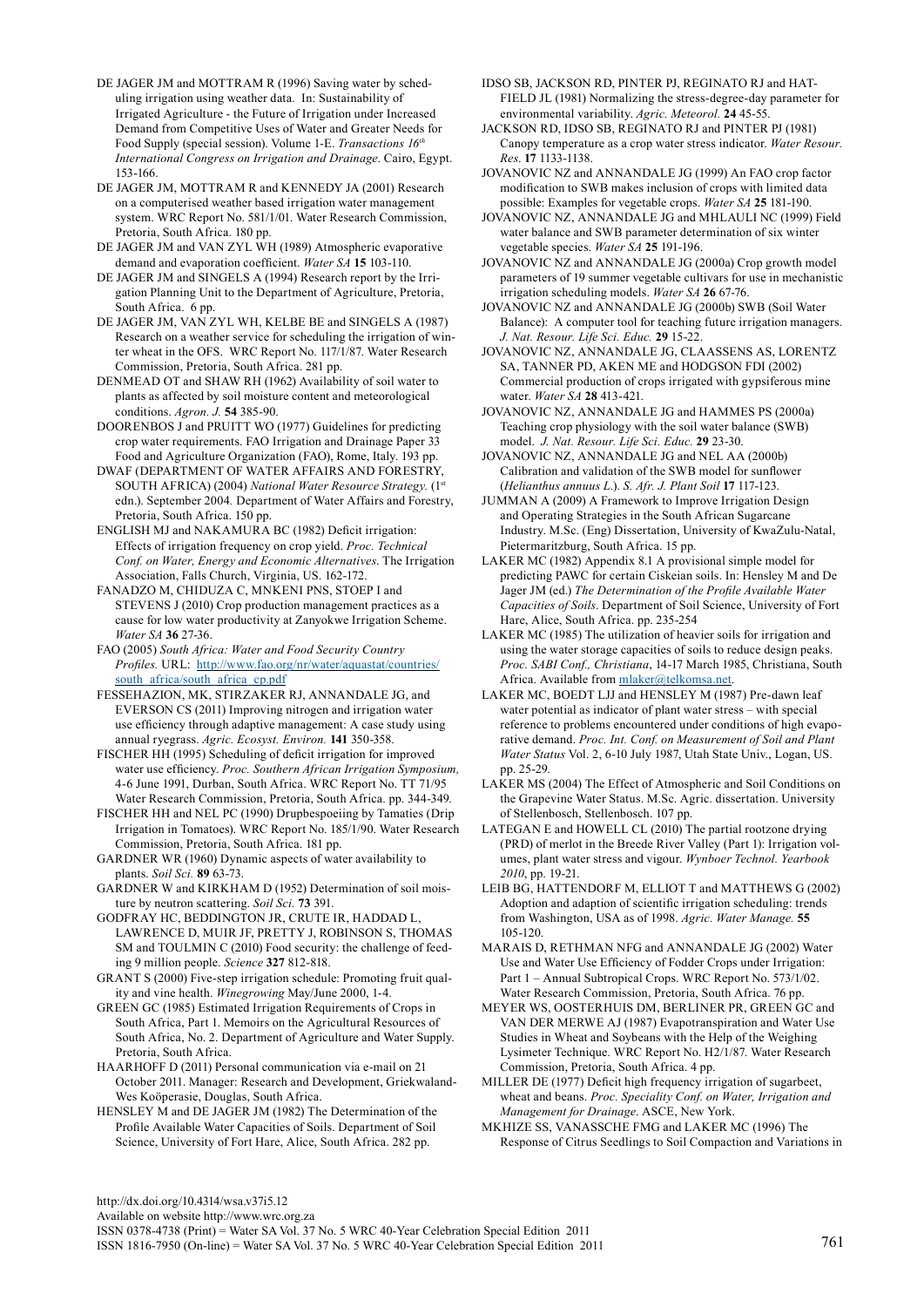Soil Water Potential in the Upper Range of Plant Available Water. WRC Report No. 261/1/96. Water Research Commission, Pretoria, South Africa. 250 pp.

MONTEITH JL (1977) Climate and efficiency of crop production in Britain. *Philos. Trans. R. Soc. London*, Ser. B **281** 277-294.

MOTTRAM R and DE JAGER JM (1994) Research on maximising irrigation project efficiency in different soil-climate-irrigation situations. WRC Report No. 226/1/94. Water Research Commission, Pretoria, South Africa.197 pp.

MYBURGH PA (2011a) Response of *Vitis vinifera* L. cv. Merlot to low frequency drip irrigation and partial root zone drying in the Western Cape coastal region. *S. Afr. J. Enol. Vitic.* **32** 89-103.

MYBURGH PA (2011b) Personal communication via e-mail on 20 October 2011. Soil scientist, ARC-Infruitec/Nietvoorbij, Stellenbosch.

NEL AA (1995a) Irrigation timing using leaf water potential of wheat. *Proc. Southern African Irrigation Symposium*. 4-6 June 1991, Durban, South Africa. WRC Report No. TT 71/95. Water Research Commission, Pretoria, South Africa. pp. 336-340.

NEL FJ (1995b) Irrigation management on large farms, with special reference to the use of a neutron hydroprobe. *Proc. Southern African Irrigation Symposium,* 4-6 June 1991, Durban, South Africa. WRC Report No. TT 71/95. Water Research Commission, Pretoria, South Africa. 305-307.

NIEUWOUDT WL, BACKEBERG GR and DU PLESSIS HM (2004) The value of water in the South African economy: Some implications. *Agrekon* **43** 162-182.

OLIVIER FC, LECLER NL and SINGELS A (2009) Increasing Water Use Efficiency of Irrigated Sugarcane by Means of Specific Agronomic Practices. WRC Report No. 1577/1/09. Water Research Commission, Pretoria, South Africa. 127 pp.

PANNELL DJ, MARSHAL GR, BARR N, CURTIS A, VANCLAY F and WILKINSON R (2006) Understanding and promoting adoption of conservation practices by rural landholders. *Aust. J. Exp. Agric.* **46** 1407-1424.

PASSIOURA JB (1988) Water transport in and to roots. *Ann. Rev. Plant Phys.* **39** 245-265.

PAVEL EW and DE VILLIERS AJ (2004) Responses of mango trees to reduced irrigation regimes. *Acta Hortic.* **646** 63-68.

PAVEL EW, VANASSCHE FMG and GROSSMAN YL (2003) Optimisation of Irrigation Management in Mango Trees by Determination of Water and Carbon Demands to Improve Water Use Efficiency and Fruit Quality. WRC Report No. 1136/1/03. Water Research Commission, Pretoria, South Africa. 87 pp.

POSTHUMUS C (2011) The intelligent pixel – helping the farmer. *SABI Magazine* April/May 2011, pp 10-11.

RATLIFF LF, RITCHIE JT and CASSEL DK (1983) Field measured limits of soil water availability as related to laboratory-measured properties. *Soil Sci. Soc. Am. J.* **47** 770-775.

REGINATO RJ (1995) Crop water stress assessment for irrigation management. *Proc. Southern African Irrigation Symposium*. 4-6 June 1991, Durban, South Africa. WRC Report No. TT 71/95. Water Research Commission, Pretoria, South Africa. pp. 284-286.

REINDERS FB, VAN DER STOEP I, LECLER NL, GREAVES KR, VAHRMEIJER JT, BENADÉ N, DU PLESSIS FJ, VAN HEERDEN PS, STEYN JM, GROVÉ B, JUMMAN A and ASCOUGH G (2010) Standards and Guidelines for Improved Efficiency of Irrigation Water Use from Dam Wall Release to Root Zone Application: Guidelines. WRC Report No. TT 466/10. Water Research Commission, Pretoria, South Africa. 234 pp.

RICHARDS LA and NEAL OR (1936) Some field observations with tensiometers. *Soil Sci. Soc. Am. Proc.* **1** 71.

ROBBINS CH (1991) Solute transport and reactions in salt-affected soils. In: Hanks RJ and Ritchie JT (eds.) *Modelling Plant and Soil Systems*. *Agron. Mono.* No. 31. ASA-CSSA-SSSA, Madison, WI. 365-395.

SANTOS C, LORITE IJ, TASUMI M, ALLEN RG and FERERES E (2008) Integrating satellite-based evapotranspiration with simulation models for irrigation management at the scheme level. *Irrig. Sci.* **26 277-**288.

SAVAGE MJ and WIEBE HH (1987) Effect of conductance on water vapor pressure determination of leaf water potential. *Proc. Int.* 

*Conf. on Measurement of Soil and Plant Water Status* Vol. 2. 6-10 July 1987, Utah State Univ., Logan, US. 55-61.

SAVAGE MJ, GRAHAM and LIGHTBODY KE (2000) An Investigation of the Stem Steady State Heat Energy Balance Technique in Determining Water Use by Trees. WRC Report No. 348/1/00. Water Research Commission, Pretoria, South Africa. 181 pp.

SINGELS A (2007) A new approach to implementing computer-based decision support for sugarcane farmers and extension staff. The case of My Canesim. *Proc. Int. Soc. Sugar Cane Technol.* **26** 211-219 (also published in *Sugar Cane Int.* **26** 22-25).

SINGELS A and SMITH MT (2006) Provision of irrigation scheduling advice to small-scale sugarcane farmers using a web based crop model and cellular technology: A South African case study. *Irrig. Drain.* **55** 363-372.

SINGELS A and SMITH MT (2009) Real Time Irrigation Advice for Small-Scale Sugarcane Production Using A Crop Model. WRC Report No. K5/1576/4. Water Research Commission, Pretoria, South Africa. 147 pp.

SMITH M, ALLEN RG and PEREIRA LS (1996) Revised FAO methodology for crop water requirements. *Proc. of the Int. Conf. on Evapotranspiration and Irrigation Scheduling*, San Antonio, Texas, USA. 133-140.

SPREER W, NAGLE M, NEIDHART S, CARLE R, ONGPRASERT S and MÜLLER J (2007) Effect of regulated deficit irrigation and partial rootzone drying on the quality of mango fruits (*Mangifera indica* L., cv. 'Chock Anan'). *Agric. Water Manage*. **88** 173-180.

STEVENS JB, DUVEL GH, STEYN GJ and MAROBANE W (2005) The Range, Distribution and Implementation of Irrigation Scheduling Models and Methods in South Africa. WRC Report No. 1137/1/05. Water Research Commission, Pretoria, South Africa. 208 pp.

STEVENS JB and STIRZAKER RJ (2010) Wetting Front Detector Transfer of Technology. WRC Report No. K8/599/4. Water Research Commission, Pretoria, South Africa. 30 pp.

STEYNBERG RE, NEL PC and RETHMAN NFG (1994) Waterverbruik en Waterverbruiksdoeltreffendheid van Gematigde Aanplante Weidings onder Bespoeiing (Water Use and Water Use Efficiency of Temperate Planted Pastures under Irrigation). WRC Report No. 257/1/94. Water Research Commission, Pretoria, South Africa.

STIRZAKER RJ (1999) The problem of irrigated horticulture: matching the biophysical efficiency with the economic efficiency. *Agrofor. Syst.* **45** 187-202.

STIRZAKER RJ (2003) When to turn the water off: scheduling microirrigation with a wetting front detector. *Irrig. Sci.* **22** 177-185.

STIRZAKER RJ (2006) Soil Water Monitoring. State of Play and Barriers to Adoption, Irrigation Matters Series 01/06. CRC for Irrigation Futures. Darling Heights, Qld. URL: [www.irrigationfu](http://www.irrigationfutures.org.au/news.asp?catID=12&ID=440)[tures.org.au/news.asp?catID=12&ID=440](http://www.irrigationfutures.org.au/news.asp?catID=12&ID=440)

STIRZAKER RJ (2008) Factors affecting sensitivity of wetting front detectors. In: Goodwin I and O'Connell MG (eds.) *Proc.5th International Symposium on Irrigation of Horticultural Crops*. *Acta Hort.* **792** 647-654.

STIRZAKER RJ (2011) Strategy, tactics and heuristics for managing solutes in horticultural crops. *Acta Hort.* **889** 59-65.

STIRZAKER RJ and HUTCHINSON PA (2005) Irrigation controlled by a wetting front detector: field evaluation under sprinkler irrigation. *Aust. J. Soil Res.* **43** 935-943.

STIRZAKER R, STEVENS J, ANNANDALE J, MAEKO T, STEYN J, MPANDELI S, MAUROBANE W, NKGAPELE J and JOVANOVIC N (2004) Building Capacity in Irrigation Management with Wetting Front Detectors. WRC Report No. TT 230/04. Water Research Commission, Pretoria, South Africa. 85 pp.

STIRZAKER RJ, STEVENS JB, ANNANDALE JG and STEYN JM (2010a) Stages in the adoption of a wetting front detector. *Irrig. Drain.* **59** 367-376

STIRZAKER RJ, STEYN JM, ANNANDALE JG, ADHANOM G, VAN DER LAAN M and M'MARETE C (2010b) Adapting the Wetting Front Detector to Small-Scale Furrow Irrigators and Providing a Basis for the Interpretation of Salt and Nutrient Measurements from the Water Sample. WRC Report No. 1574/1/10. Water Research Commission, Pretoria, South Africa. 99 pp.

http://dx.doi.org/10.4314/wsa.v37i5.12